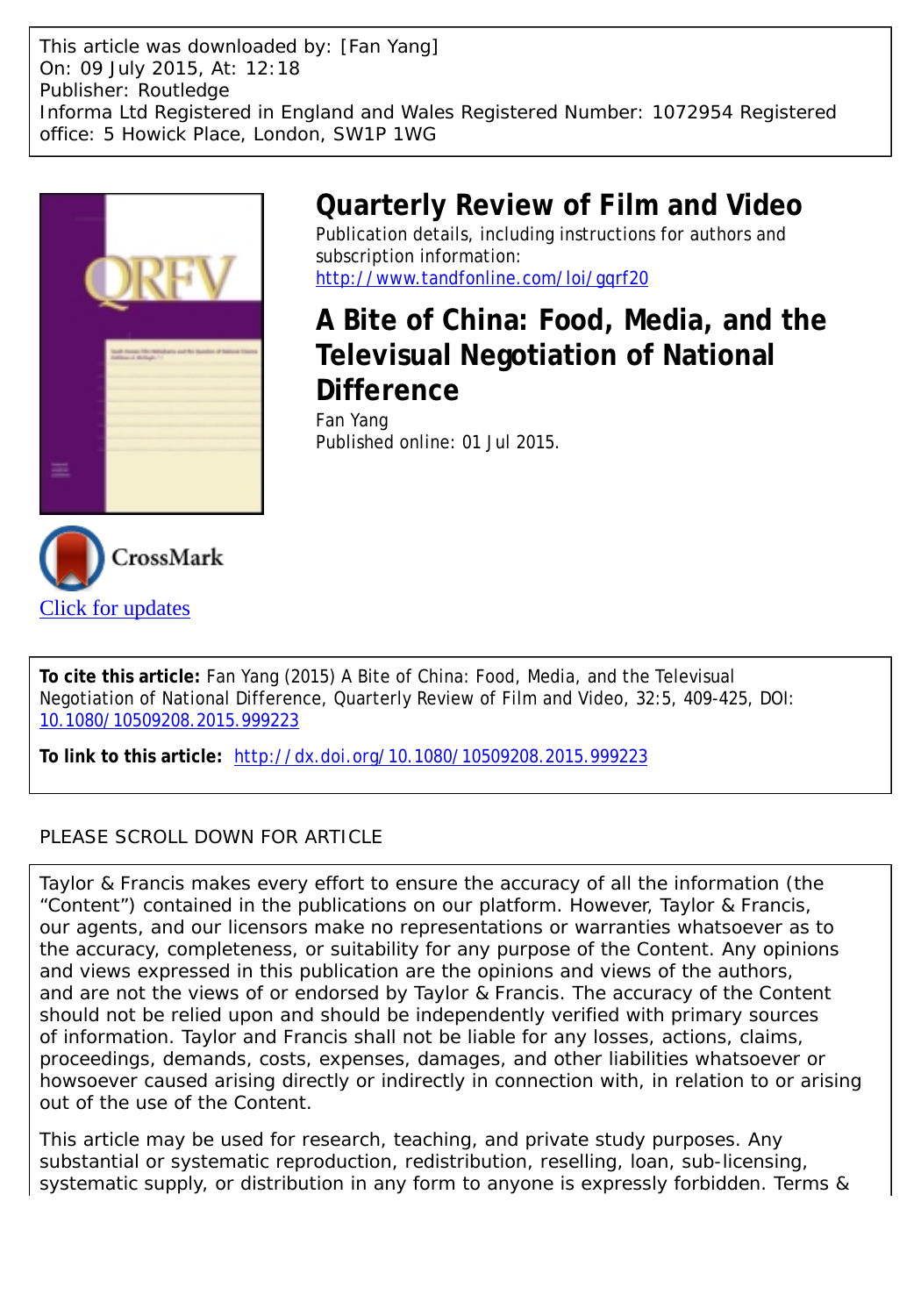Conditions of access and use can be found at [http://www.tandfonline.com/page/terms](http://www.tandfonline.com/page/terms-and-conditions)[and-conditions](http://www.tandfonline.com/page/terms-and-conditions)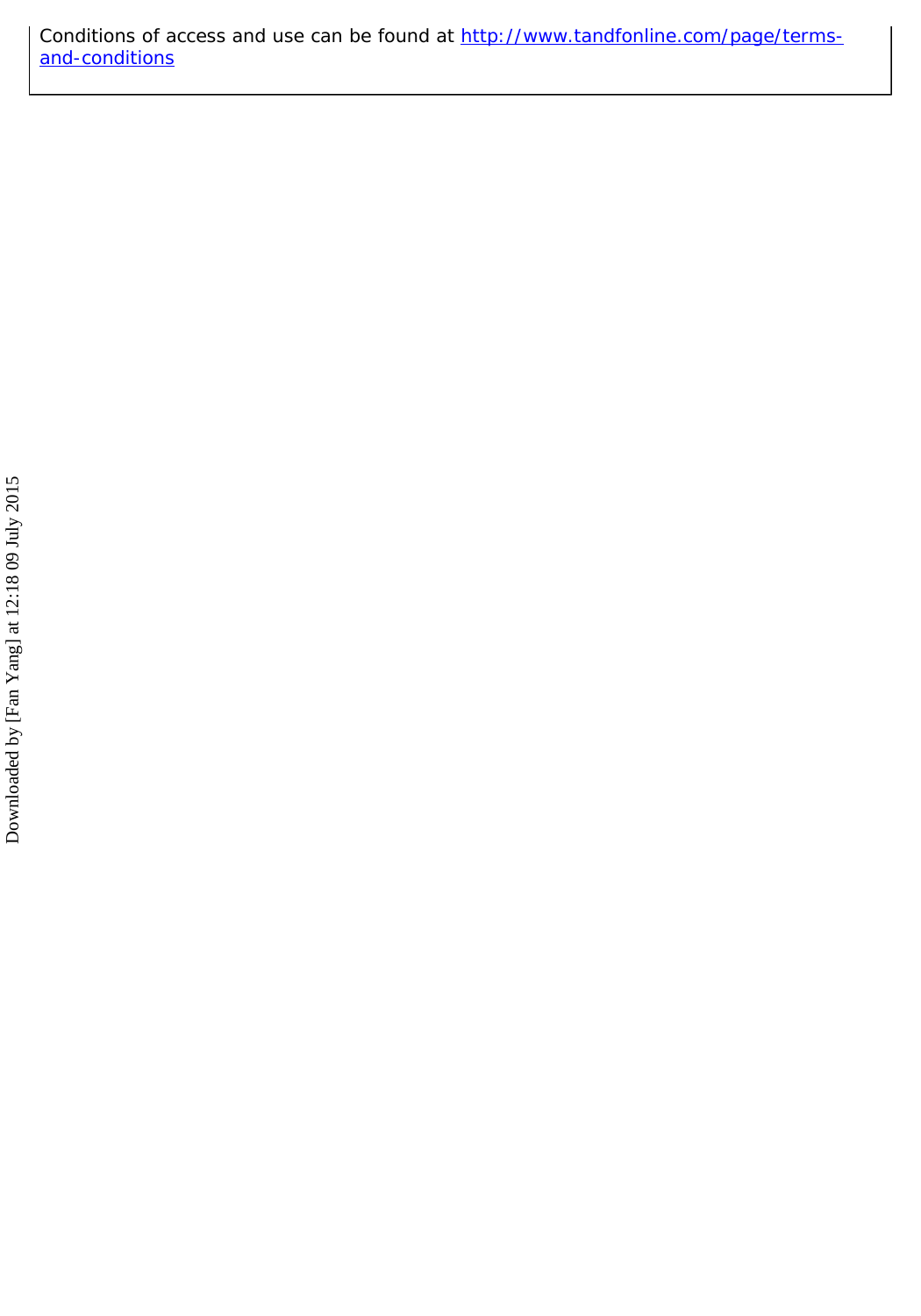Quarterly Review of Film and Video, 32:409–425, 2015 Copyright © Taylor & Francis Group, LLC ISSN: 1050-9208 print / 1543-5326 online DOI: 10.1080/10509208.2015.999223



# A Bite of China: Food, Media, and the Televisual Negotiation of National Difference

## FAN YANG

On May 14, 2012, China Central Television (CCTV) began airing A Bite of China (舌尖 上的中国, Shejianshang de Zhongguo), a seven-episode documentary about food, nature, and culture. Despite its late-night showing, the series' ratings soared above many of the prime-time shows, making it one of the hottest-trending topics on the Chinese Internet (Bai 2012). Even the so-called post-90s generation (young people born after 1990), known typically to have deserted television in favor of computer-based entertainment, was reportedly drawn to the program. Online viewing (without English subtitles) quickly reached 20 million on the CCTV website (Ma 2012), an indication that many overseas Chinese or Chinese speakers were perhaps just as immersed in the show. Oliver Thring from The Guardian, for example, went so far as to proclaim that it might be "the finest food TV ever made," having seen only a few of the episodes  $(2012)$ .<sup>1</sup>

Soon, A Bite of China (hereafter A Bite) entered the film festival at Cannes. A followup print edition of the entire script also ensued. Plans are underway to translate the series into complex Chinese (i.e., the traditional writing system used in Taiwan and Hong Kong), Japanese, Korean, English, and French (Xu 2012). Often celebrated in the domestic press is the idea that Chinese food, a conveyer of culture already quite familiar among foreigners, now finds a perfect union with the audiovisual medium of television, which presents it with a likely more effective means to broadcast Chinese values globally. Even the show's apparent overexplanation of nation-specific details to a domestic audience is justified on the grounds that it is part of Chinese culture's "march onto the world" (R. Zhang 2012). Yet despite the journalistic frenzy, the show's audience reception is by no means uniform. Numerous microbloggers quickly point out that the program is none other than a subtler form of "patriotic education." The purpose, some argue, is to direct viewers' attention away from ongoing issues of food safety. In deploying "taste buds to summon people's cultural identity," it aims to "get (people) back on track, shift their focus of life back to eating, and thus return to being truly Chinese" (Y. Sun 2012).

The heated discussions generated by the series, both critical and celebratory, call for a more engaged analysis of the media event itself. "Food and media," as Laura Lindenfeld argues, "condition the consumption of each other and thus form a locus of struggle and contestation where various kinds of cultural work get done" (2011, 5). Indeed, A Bite as a state-endorsed televisual production has given rise to complex configurations of

Fan Yang is an Assistant Professor in the Department of Media and Communication Studies at the University of Maryland, Baltimore County (UMBC). Her work on Chinese media, cultural studies, and globalization has appeared in New Media & Society, Theory, Culture & Society, positions: asia critique (forthcoming), antiTHESIS, Flow TV, and Public. Her first book, Faked in China: Nation Branding, Counterfeit Culture, and Globalization, will be published by Indiana University Press in 2016.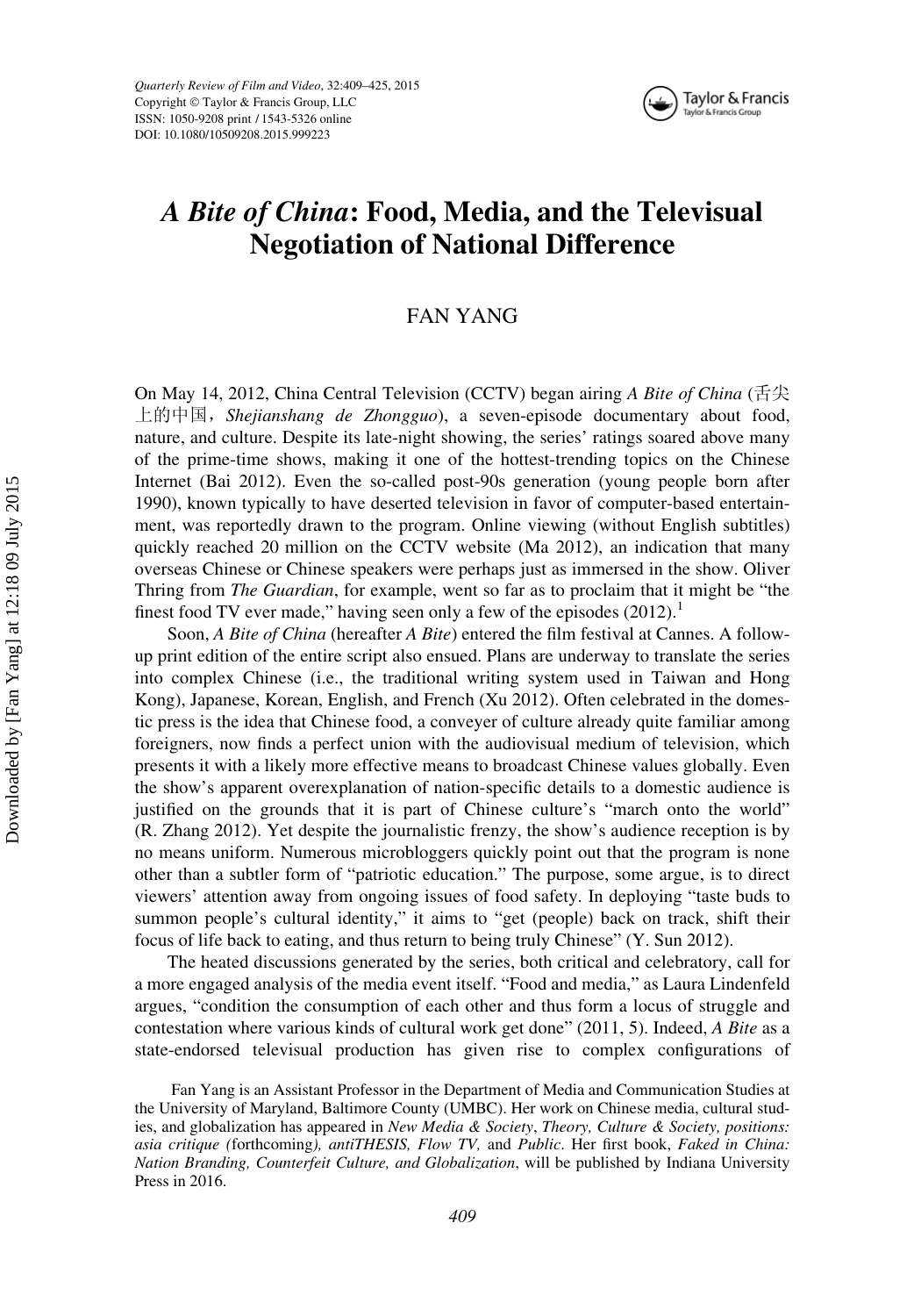"Chineseness" that affirm as well as contest globally hegemonic modes of food production and media representation. Situating this cultural artifact at the intersection of food, media, and globalization, this essay argues that  $\overline{A}$  Bite offers a glimpse into the possibilities and limits for negotiating an alternative national imaginary in the changing media environment of postsocialist China. As such, it enacts the tension between homogenization and heterogenization—the twin forces of global modernity that are manifesting themselves, often in contradictory ways, in food and media at once.

## Food, Media, and Globalization

Food has been a familiar lens through which the story of globalization is told, in both its historical forms and its contemporary versions (e.g., Inglis and Gimlin 2009). In part, this focus has to do with the fact that food is not just a "system of communication" (Barthes 2012, 24), a medium of meaning-making, and a marker of identity (Greene and Cramer 2011), but also a leading force in "the spread of mass consumer culture to every single part of the globe" (Wilk 2006, 4). Critical accounts of the global operation of the McDonald's, for example, offer immediate lessons with regard to globalization's contradictory effects. Sociologist George Ritzer and anthropologist James Watson are two representative voices in this debate. Ritzer argues that McDonald's' mode of fast-food production, emblematic of an industrial aspiration to efficiency, calculability, predictability, and control, has imposed a sociocultural uniformity on a global scale (2007). Watson and his fellow anthropologists, in contrast, emphasize that McDonald's' global, if not "multi-local," franchise has produced more contingent outcomes in non-Western locales such as East Asia, where the experience of eating at the restaurant is as varied as the menu items adapted to suit local tastes (2006).

If McDonald's embodies the simultaneously homogenizing and heterogenizing consequences of globalization in the realm of food, the global transfer of licensed television formats may well be regarded as its parallel in the realm of mass media. The fact that format transfer is a "rapidly growing area of international television" (Moran and Malbon 2006, 12) is evidenced by the success of numerous national adaptations based on shows like Survivor. Whereas the "crusts" consist of a standardized set of visual icons, from logos to staging and editing styles, "the fillings" vary from one episode to the next (Moran 1998, 13). In the global television format trade, this is not the only metaphor that has a specific connection to food. Indeed, experts have come to see "TV format as equivalent to a cooking recipe"(Moran and Malbon 2006, 20), the sale of which is based on the promise that it will reproduce success when transplanted to a different national market.

To be sure, television shows with a distinct focus on food have permeated the transnational mediascapes for quite a while (Miller 2002). Whether it is the cooking programs, which are as old as the televisual medium itself (Rousseau 2012, 12), or those of the "food and travel" genre, these shows have long shared common characteristics prior to the advent of licensed programs such as Masterchef. However, the recent proliferation of global format transfer bespeaks a trend in media production that Ritzer would perhaps readily identify as part of the more general process of "McDonaldization." Televisual format, as Keane et al. point out, "is industrial first and foremost" (2007:60). Just as the McDonald's mode of operation has promoted predictability of the same service standards across the world, so do television formats engender "processes of systematization" (Moran and Keane 2004, 201) that arguably intensify the homogenizing effects of global modernity, despite the seemingly ever-heterogenizing range of ingredients that would make up the contents.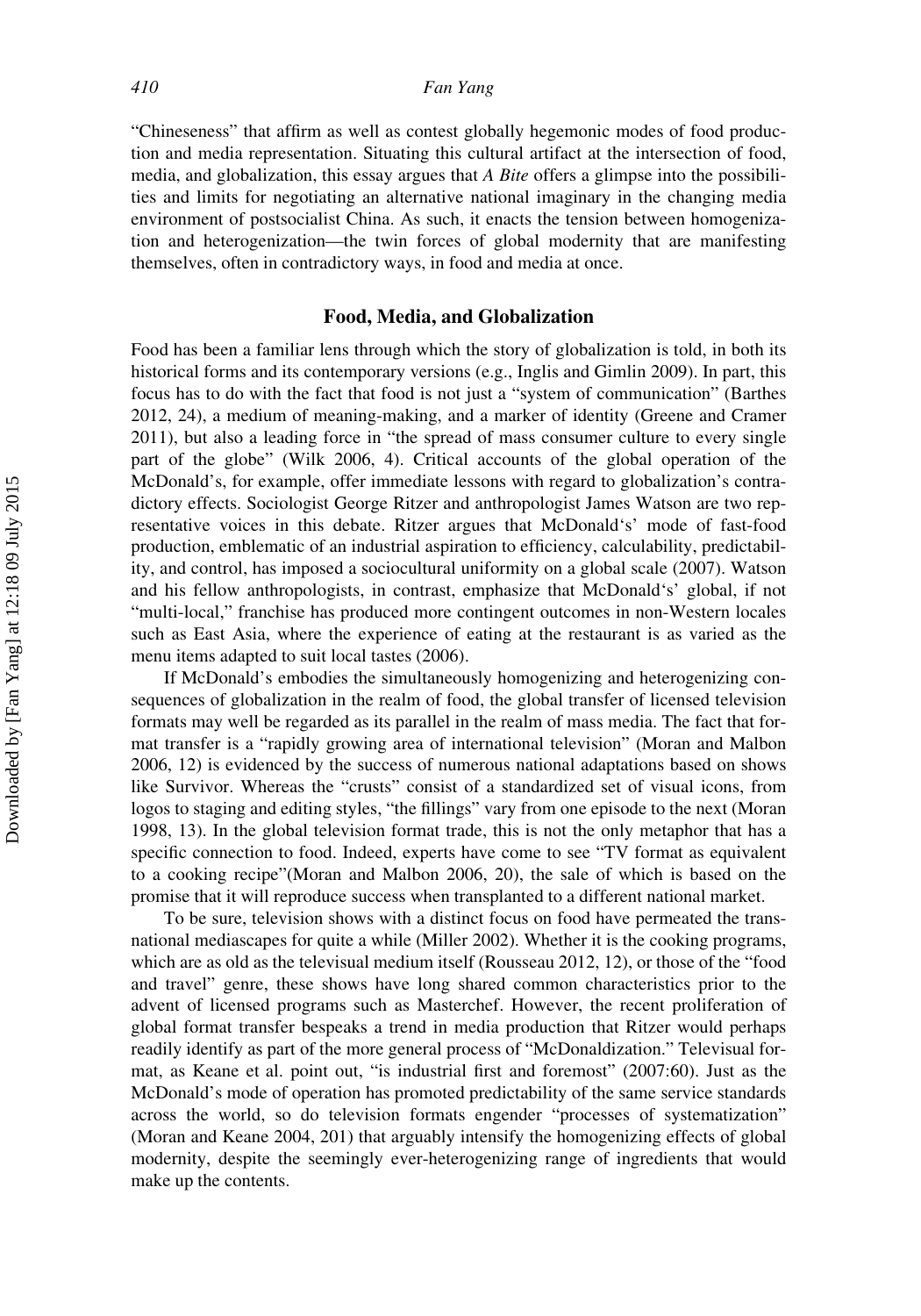#### A Bite of China 411

It is within this "McDonaldizing" global media environment that I wish to situate A Bite. While the series is not a direct product of licensed television programming, its form and content crisscross the globalization of food and media in unique ways. Since the 1990s, there has been no shortage of food-related shows on CCTV and numerous provincial satellite television channels. What distinguishes A Bite from these predominantly cooking-centered programs, however, is its emphasis on "the geographical, historical and cultural dimensions of what Chinese people eat" (Bai 2012). If cooking shows are primarily dedicated to the promotion of food consumption, A Bite has paid much greater attention to food production, whether it is the gathering, harvesting, and collection of food ingredients from distinct natural surroundings in the first episode, the regionally specific staple foods in the second episode, or the sustainable local food practices in the seventh episode.

While this focus on "human and nature" may be easily linked to a philosophical emphasis on harmony often noted to be of "Chinese" origins, what informs this creative decision is indeed something more global in scope. Members of the production crew, for instance, have openly acknowledged their intent to learn from an "international style of audio-visual narration" (R. Zhang 2012). Feature documentaries from the BBC and National Geographic magazines are invoked as key models from which to draw stylistic inspirations. This emphasis on global communicability is directly linked to CCTV's increased efforts to expand its overseas reach. As Liu Wen, the Director of the Documentary Division at CCTV put it, "documentaries about Chinese reality" will no doubt "play a bigger role in the foreign market" than other television shows because the latter's "narrative style, editing, and subject matter" often limit their popularity to Asia alone (quoted in R. Zhang 2012, par. 16). For Liu, it is the "problem of cultural difference" that often presents difficulties for marketing Chinese television shows beyond the Asian region (quoted in R. Zhang 2012, par. 16). What Liu implies, then, is that this "cultural difference" may somehow be bridged by the adoption of global-friendly documentary form.

Seen in this light, the choice of food as subject matter is closely connected to the station's ambition to "bring Chinese culture to the world" (R. Zhang 2012). "A person may speak with a London accent, but his stomach is still a Chinese stomach," states the series' creator and producer Chen Xiaoqing (quoted in R. Zhang 2012, par. 26). As Chen's marketing research team discovered, while both "Chinese food" (Chen, quoted in R. Zhang 2012, par. 26) and "Chinese people" have long traveled beyond China's borders, there appears to be an unbreakable tie between one's palate and one's homeland, since "taste is the most stubborn in one's memory." A documentary highlighting the relationship between "the Chinese people and their food" (Chen, quoted in R. Zhang 2012, par. 26) would therefore easily appeal to overseas Chinese as much as to domestic citizenries.

At work in A Bite, then, is the deployment of a standardized mode of storytelling for the purpose of showcasing national cultural distinctions within a globalized audiovisual market. When a deterritorialized national identity must be portrayed through an "international language of communication" based on "imageries" (J. Zhang 2012), it also offers new impetus for revisiting the longstanding cultural imperialism thesis, which problematically claims that the global forces of homogenization—in food, media, or otherwise—necessarily erode national differences. As John Tomlinson, among others, has argued, the culture of modernity does not so much invade or "weaken" self-contained national cultures as engender new forms of identities and belongings (1991; 2003). The question, then, becomes what kinds of differences are more readily validated by the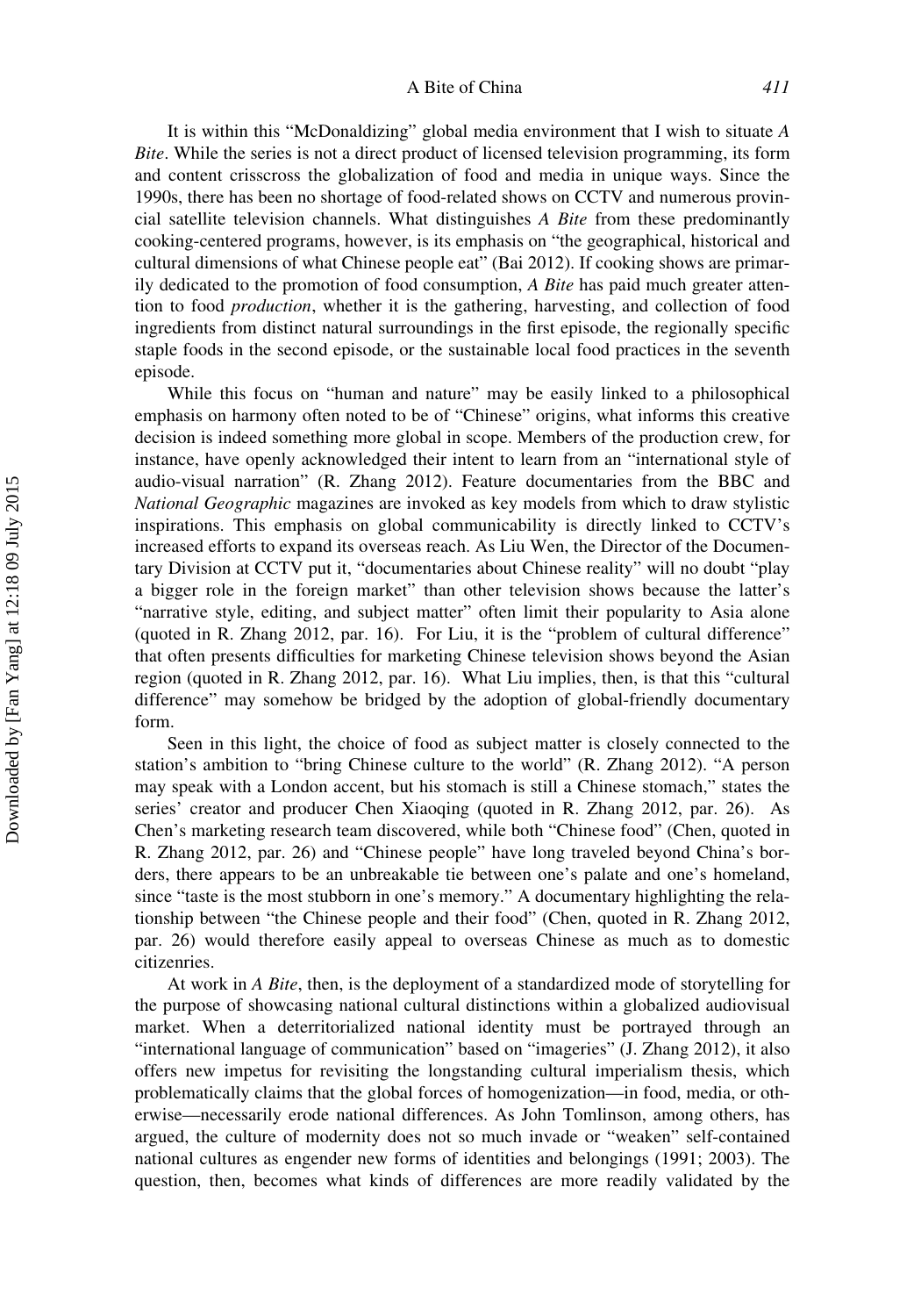principles of the market place as the national encounters the global in televisual production. After all, the "global popular culture" originating primarily from the English-speaking world still offers a "version of modernity that many people want but sometimes at the cost of what makes them a people" (Miller 2002, 78). More critical attention, then, must be paid to the ideological work that is carried out by a presumably value-neutral, globally popular genre. As I will demonstrate, the influence that the global media market exerts on a major Chinese network indeed manifests the structural inequality that persists in the audiovisual landscape of contemporary globalization.

### Cultural Nationalism in Global Style

In A Bite, the influence of a globally dominant visual style is clear from the start. The opening sequence for the first episode, Gifts from Nature, is packed with scenic shots that closely resemble Euro-American televisual productions typically seen on channels such as National Geographic. Not only do the flora and landscapes appear in saturated colors, thanks to the skillful use of high-definition cameras, the change in cloud formations and the movement of streams and rivers are conveyed through time-lapse devices. If one mutes the voiceover, the sequence could easily have been taken out of what Martin Roberts calls a "nature film" or "ecological documentary"—"a staple of American television from the Wonderful World of Disney films of the 1950s to the Discovery Channel" (1988: 64).

According to Roberts, Ron Fricke's "wordless" feature Baraka (1992) is a film of this kind. It deliberately omits any specific textual references to geographical locales in order to present a "coffee-table globalism," one that "affirms the human race" as "ultimately part of the same global family" (Roberts 1988, 67). In A Bite, what replaces the "global imaginary"—conjured through the absence of linguistic intrusion in Baraka—is a "nationalizing" narration that anchors one's viewing experience. For example, accompanying the opening sequence is the following passage:

China has billions of population. It also has the world's most abundant and diverse natural landscapes: plateaus, mountain forests, lakes, (and) coasts. The span of geography and climate contributes to the formation and preservation of species. No other country has this many potential primary ingredients for food. People collect, pick up, dig out, and fish, in order to obtain the gift of nature. Across four seasons, we are about to see the stories about human and nature behind the delicacies.<sup>2</sup>

This "national" narrative in many ways sets the tone for the episode, if not the entire series. While the invocation of geographical characteristics, both visually and verbally, serves the purpose of "locating" China, it also foregrounds the nation's "people" as variously tied to their specific local natural surroundings through food. Despite the regional and ethnic diversity among the "people" featured—which include a Tibetan mother– daughter duo of mushroom gatherers, several bamboo-shoots and lotus-roots diggers in southeastern provinces, an elderly fisherman from the north—they are unified by scenic montages of the natural landscapes, all of which belong to the *national* territory that is China. While none of the characters interviewed enunciate any sense of their membership within the nation-state, their relationship to the mountains, the land, and the water, as the deep (and disembodied) baritone voice reminds us, is what makes them "Chinese."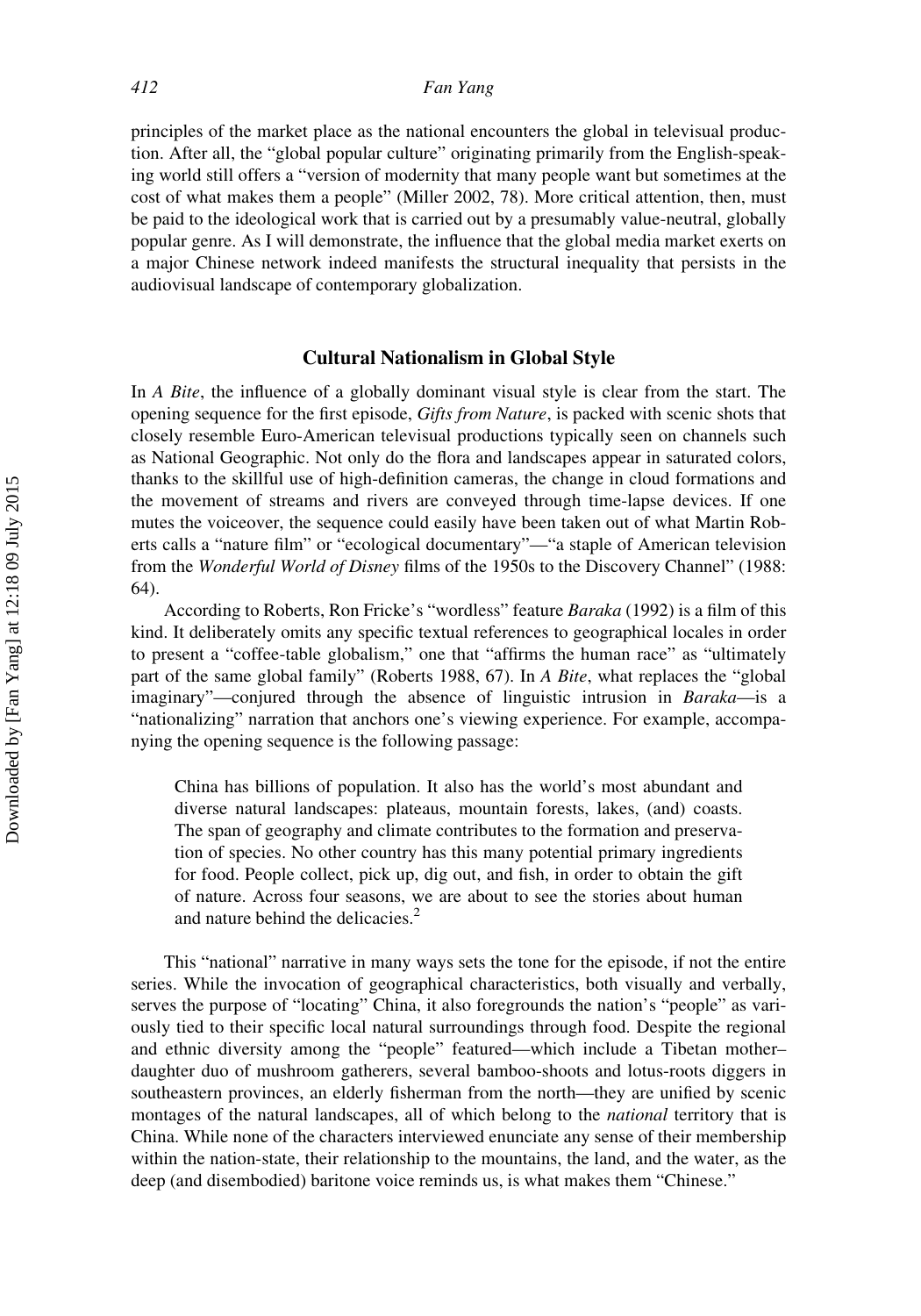#### A Bite of China 413

To what extent is this particular way of representing "Chineseness" subject to a globalized ideological framework? If films like Baraka are "more concerned with the aesthetic or emotional impact of its subjects than with the global political or economic conditions which account for them" (Roberts 1988, 68), A Bite also organizes its narrative around ordinary individuals' actions at the expense of any illustration of the structural forces that condition their struggles. Almost all of the characters featured in the seven episodes are situated within a family setting. Their decision making or expressions of feelings are often motivated by kinship ties, whether between mother and daughter, in the case of the mushroom gatherers, or among parents, grandparents, and children, in several other stories. Market forces are sometimes invoked, but only in terms of a simplified logic of supply and demand. In the words of the Tibetan daughter who collects pine mushrooms that are to be sold at a premium in the markets of Tokyo within days, "before, there were more mushrooms, but the price was lower; this year, there are fewer mushrooms, but the price is higher" (Episode 1, Gifts from Nature). The law of nature, in other words, ultimately dictates the invisible hand of the global market, much like the familial ties, which are presented as the foundation of the characters' social being more than such politicized categories as class, gender, or ethnicity.

The prominent portrayal of ethnic minorities, in particular, speaks more directly to this depoliticized mode of storytelling. For instance, almost all of the non-Han characters featured in the program are immaculately dressed in ethnic garments, even though the physically strenuous activities in which they engage (such as climbing the mountains after a rainy day for mushroom collection) are occasions unlikely to call for these festive attires. In some ways, this "cultural coding" of minorities is in line with long-standing practices of CCTV to showcase ethnic diversity within the nation (Chu 2007), one of which is the costumed song and dance in the widely watched (and increasingly mocked) annual Spring Festival Gala. The privileged representation of ethnicity through visible cultural signs in A Bite serves to reinforce a national cultural unity devoid of political struggles, whether ethnic-specific or otherwise.

This absence of politics is also manifested in the nearly complete erasure of the state in the series as a whole, which defies any facile linking of the show to CCTV's conventional role as the party-state's mouthpiece. No governmental officials, whether historical or contemporary, are portrayed as social agents. If any of them appear at all, it is through their manifestation in everyday objects, such as a talisman of Mao Zedong hanging in a fishing boat—a common practice among those who hold the belief that the Mao icon has the mystical power to bring blessings for a safe journey. This "obscured" treatment of the state is representative of a "flourishing" trend "within the state-owned television system"—what Lu Xinyu has called the "genre of humanistic documentaries" (2010, 44). Borrowing "the simplification of themes" from "global channels" to "generate profit," these new documentaries often resort to the production of "empty cultural symbols" at the expense of illustrating "complex reality and locality" (Lu 2010, 46). Even though A Bite has deserted "such grand themes as... the Yellow River, or the Great Wall," which typified many CCTV programs in the 1980s and 1990s (Chu 2007, 183), $3$  its narrative emphasis on the family (nuclear as well as extended) still heightens the linkage between smaller kinship- and ethnicity-based units and the larger "national family" as a whole. It is little wonder that in the eyes of a veteran television documentary director, A Bite presents a new milestone for Chinese documentary in that it is "the best propaganda for China" without a "propagandist tone" (Huang 2012, par. 6).

The popularization of this depoliticized, "humanistic" aesthetic, of course, is inseparable from CCTV's commercialization in recent decades, which has tremendously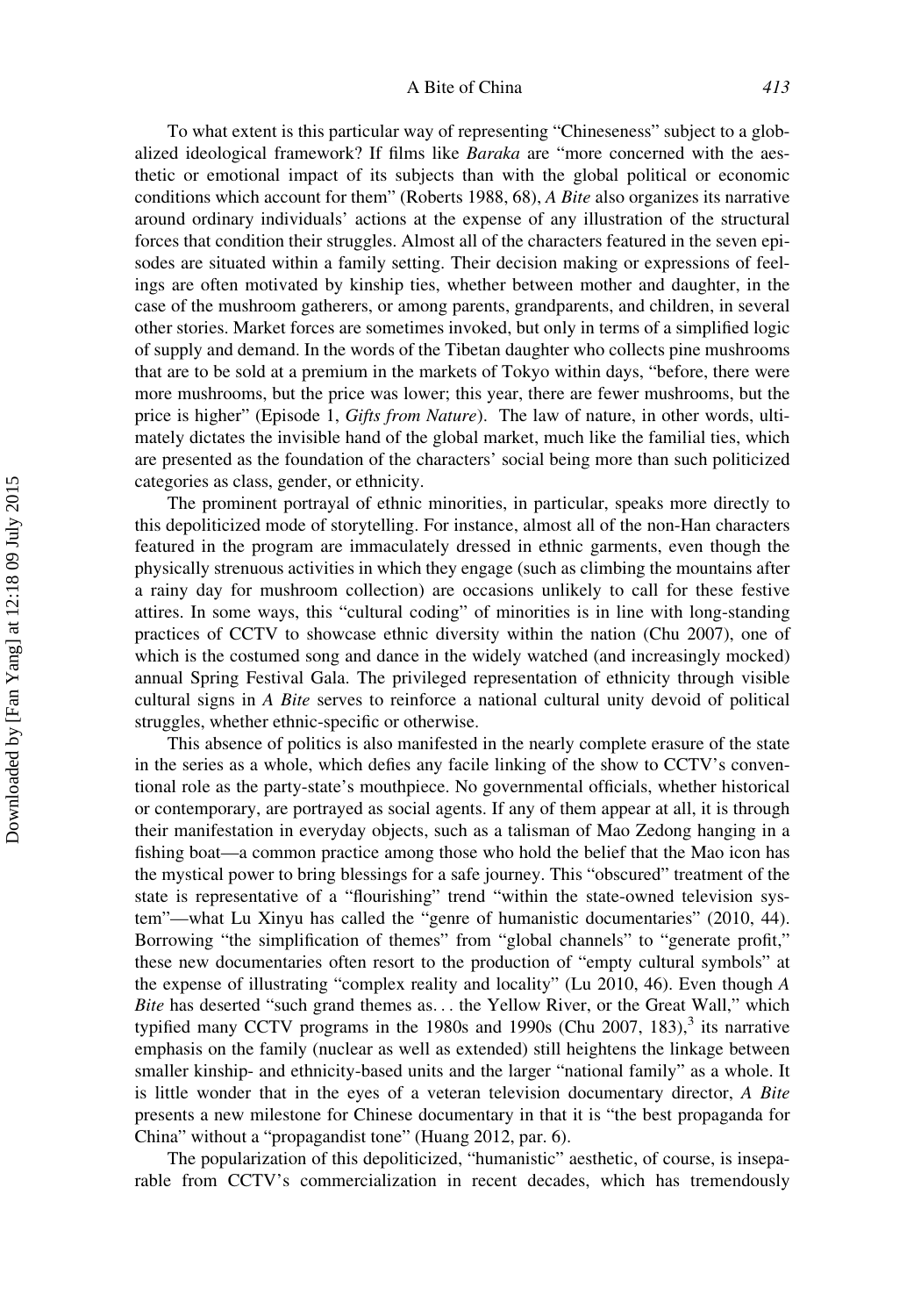diversified the station's multichannel programming. This diversification is also in line with CCTV's mission to reinvent itself as "China's CNN," part of the broader efforts to "strengthen the position of domestic media vis-à-vis transnational media following China's WTO accession" (Zhao 2008, 151). In this context, even though some Chinese microbloggers still prefer to read A Bite as another form of state propaganda (Sun 2012), it is perhaps more important to recognize its working as a cultural production of national identity—neither directly orchestrated by the state nor in complete separation from it. In fact, the show is more accurately seen as a coproduction of national culture by state as well as nonstate actors. The presence of the latter can be easily traced in the show's production team. Institutionally, what made  $\overline{A}$  Bite possible was the "producer responsibility system" launched in 1993, which allows "producers to recruit their own crew, outsource projects to freelance filmmakers and manage their own budget" (Chu 2007, 95). The majority of the crew involved in making  $\hat{A}$  Bite call themselves freelancers; only two members have official affiliation with CCTV (R. Zhang 2012). These conditions make it difficult to assert that the producers of the show have willingly allowed their ideas to be dictated by the higher-ups within the state's propaganda machine. At the same time, given that all CCTV contents remain subject to final clearance if not procedural monitoring by state officials (Hong, Lu, and Zou 2009, 48), it is equally problematic to presume that state actions are no longer relevant in shaping the show's composition.

More relevant to our analysis is perhaps what Chris Berry has identified as "the hegemony of the party-state apparatus and the marketplace" (2009, 73), which has helped shape this coproduction of the national. As Prasenjit Duara reminds us, the forces of the global market have granted culture a more significant status than that of the state in delimiting the ways in which the nation should appear for the world (2005, 36–8). In the case of A Bite, the intended global market and the marketization of a formerly state-subsidized media production system have combined to privilege the construction of a "cultural nationalism" (Y. Guo 2004)—one that is to be distinguished from, but is also in compliance with, "official" or "state" nationalism, the production of which is more explicitly tied to the government and its political agenda.

This is not to say that state media responses to the show do not play a part in shaping the reception of the program. Renmin Daily and Guangming Daily, among other official media outlets, have commanded A Bite as one of the best documentaries made in recent years. Among such praises, the significance of its commercial success is one of the merits most often noted—a rather predictable response, given that in recent years a perceived "cultural trade deficit crisis" has prompted "China's senior cultural officials" to promote the production of original contents as a means to break into "regional and international markets" (Keane and Liu 2013, 234). He Dongping, the Associate Editor-in-Chief of Guangming Daily, when speaking at a CCTV-held conference, emphatically pointed to the series' potential to project China's "soft power" globally; when combined with "modern means of communication" and "business operation," it is not impossible for Chinese food (and thus culture) to "beat McDonald's, KFC, and French or Italian cuisines" and to achieve leading status in the world (2012).

It is perhaps no coincidence that He invokes "soft power" in the same breath as McDonald's and KFC (Kentucky Fried Chicken). The concept, coined by the Harvard political scientist Joseph Nye (2004), has become so influential in recent years that its ubiquity in national governments' policy discourses is no less globally visible than McDonalds' "Golden Arches." Arising from discourses of this kind is a tension between a market imperative to produce sameness based on a globally dominant (read "McDonaldized") model and the desire to present a product of national-cultural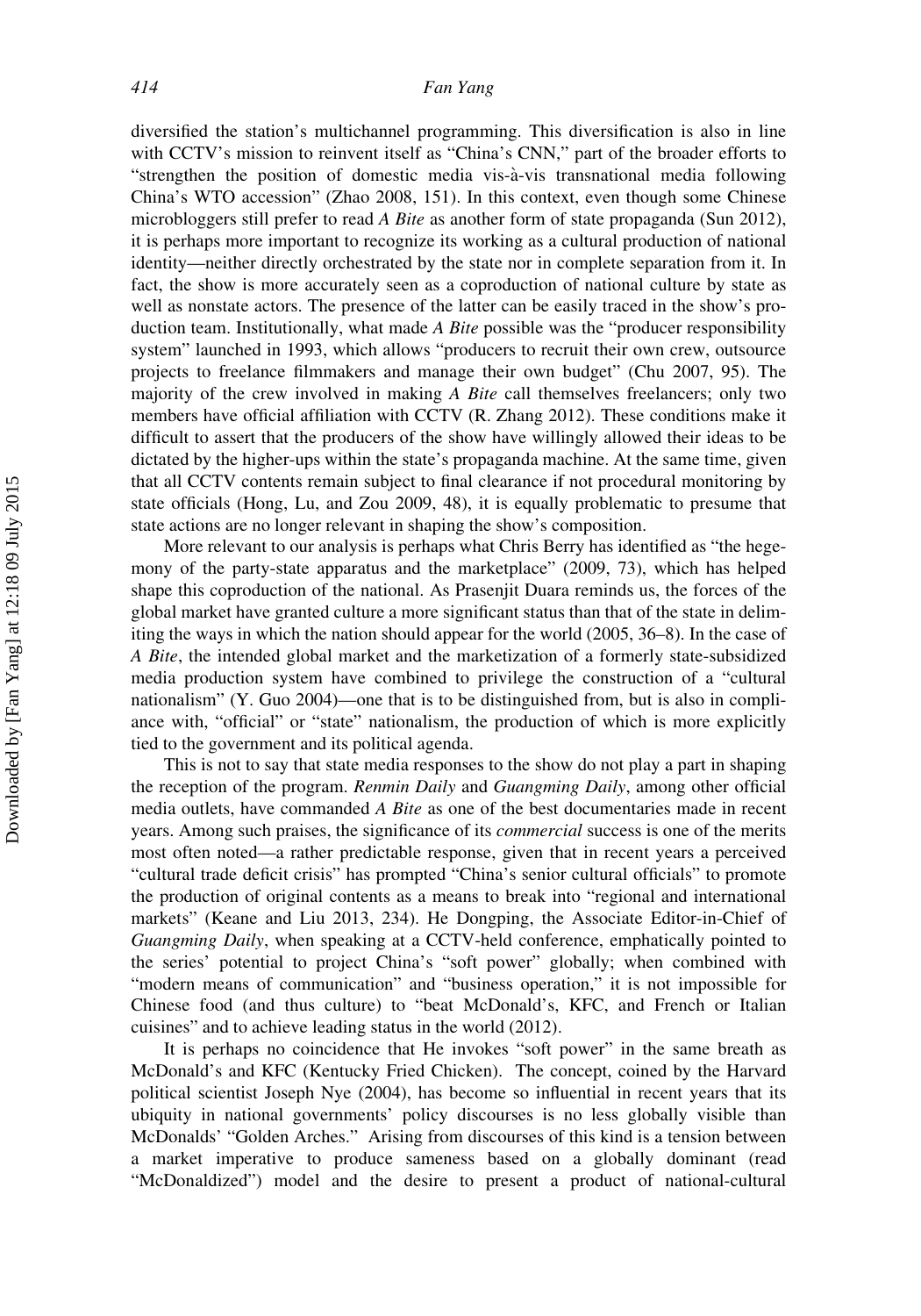distinction within the audiovisual regime of global communicability. For Chinese (food) culture to become globally dominant, it must be communicated through globally acceptable means; the homogeneity of the form is the condition of possibility for the content to operate as a difference-making force. This is because the rules of the global audiovisual market, much like the discourse of "soft power" itself, are already normalized and naturalized so as to appear as common sense. The ideological workings of the global style are therefore masked as requirements that a national cultural product must heed if it wishes to succeed in global circulation.

Given the unequal power relations embedded in this global system of representation, what is at stake is not whether an indigenization of global forms may undermine the latter's global hegemony by competing with other already globally dominant media products. Instead, what demands further investigation is whether a globally proffered mode of audiovisual storytelling necessarily prevents a national cultural production from participating in the struggle over meanings. If the national has long operated as a site of hegemonic struggles vis-à-vis the spreading forces of global modernity (Chatterjee 1993) in postcolonial contexts such as India, it is worth questioning whether the global-national contestation may take a different shape in the postsocialist setting of China. As Arif Dirlik cautions us, even though China's post-reform "valorisation of difference" in the form of market segmentation can hardly be celebrated as a genuine effort to conjure "alternatives to capitalism" (2001, 16–20), the nation's socialist past, which "held out hopes of creating a new language of modernity" (2001, 24), should not be so easily dismissed. This is why A Bite must be more carefully treated as a televisual text caught in a complex process of negotiation, since the multifaceted forces of globalization simultaneously promote and undermine the potential of the national to emerge as a site of difference production.

## Negotiating National Difference, Televisually

Among the many "global" influences for A Bite, one particular strand has not been picked up by official responses but is emphasized quite frequently by Ren Changzhen, the head of the production team who also directed the first two episodes. One of the many publications that inspired Ren was *Slow Food Revolution* by the Italian gourmet-turned-activist Carlo Petrini (Xiao Qing 2012). According to Ren, it was the book's introduction to the connections between gastronomy and botany, physics, chemistry, agriculture, ecology, art, industry, and knowledge, among other fields, that gave her the idea for making A Bite. Implicit in many of the segments about food and nature, then, is a critique of the industrialized food system that is gaining visible momentum in various Euro-American contexts (Leitch 2009). In this sense, Ren may be seen as joining forces with such bestselling U.S. authors as Michael Pollan (The Omnivore's Dilemma 2006) and Eric Schlosser (*Fast Food Nation* 2001), whose works have been featured in acclaimed documentaries like Robert Kenner's Food, Inc. (2008) and Morgan Spurlock's Super Size Me (2004). While the pitfalls of global food conglomerates are often the objects of critique in these works, when it comes to conjuring "alternatives" to the current food system, authors such as Pollan often emphasize the agency of the individual consumer more than collectivized actions of workers or citizens (Lavin 2010). Comparatively speaking, this consumer-activist stance, itself symptomatic of neoliberal globalization, is not highlighted in A Bite. If anything, it is the food producers rather than consumers who take center stage. The meticulously detailed sequences of their manual labor in the harvesting, collection, or production of food have become some of the most talked about by the show's viewing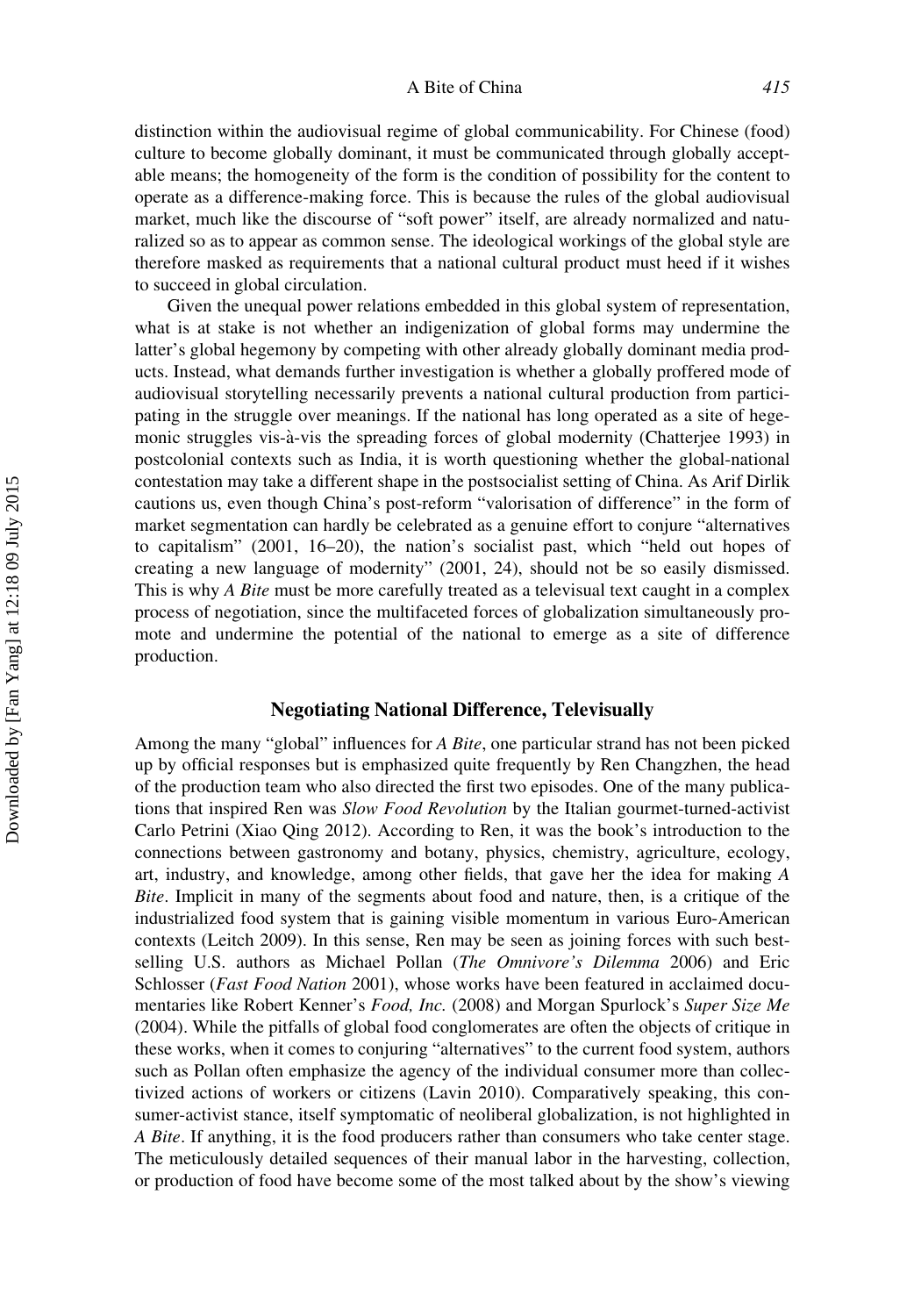public. These highly stylized segments are also marked by an intricate interplay between images and narratives that invites more nuanced readings, particularly with regard to conjuring a different imagining of the national.

One such segment appears in the second episode (*The Story of Staple Foods*), which features zongzi—sticky rice with various fillings wrapped in bamboo leaves. Zongzi is commonly referred to as a "people's invention" to commemorate the poet Qu Yuan from the third century bce. Qu, a patriot of the Chu state, committed suicide by jumping into the Miluo River to protest the invasion of his homeland by the Qin state. This background is reiterated in the opening scenes of the sequence, which portray the residents of Jiaxing (a town in Zhejiang province famous for its zongzi) consuming the festive-turned-daily food in restaurants and making it at home. Accompanying this sequence is a folk tune played on a *pipa*, an instrument known to be the basis of much traditional music from the region. As the tune draws to an end, a close-up shot of two hands finishing the wrapping of a zongzi also comes to a close, as if signaling the fading of a traditional practice. The scene then cuts to a much more fast-paced wrapping process taking place in a factory setting, evidenced by the white uniforms worn by the workers and the rhythmic synthesizer music. As the sped-up sequence unfolds on screen, the voiceover introduces the main character, a young man from Sichuan province who now works in Jiaxing as a "zongzi artificer." He wraps "3000 zongzis a day," which means "seven per minute," with each zongzi wrapped within "less than ten seconds." Then the camera takes the viewer in for a closer look of the "standardized workshop" and its "36 procedures for making a zongzi." The narrator informs us: "Over a million *zongzis* are produced every day; it has given this ancient staple food a different kind of modern look without foregoing its charm of manual production (which remains) wrapped inside." As more close-up shots of the wrapping process appear, we are told that, "these young artificers are using the temperature of their hands to protect the vitality of this traditional food." An extreme close-up then follows, showing a *zongzi* being unwrapped slowly to a synthesized tune with a more spiritual mood, before shifting the scene to a lush wheat field. "From farming civilization to industrial civilization," the narration continues, "technological progress has set zongzi free from the constraints of regions and seasons. But for the Chinese, going along with nature and making the proper food with their own hands suggest a kind of continuation of a traditional way of life."

At first glance, this zongzi sequence quite directly reflects the consequence of McDonaldization as Ritzer (2007, 31) has it, as a "festive food" of the past is now transformed into a factory-produced staple food to keep up with the fast-paced lifestyle of urban China. However, the orchestrated display of the workers in a Fordist factory, which may seem odd in a program with a pronounced focus on nature, also opens itself up to a diverging set of interpretations. In one regard, the narrative emphasis on efficiency, accompanied by the accelerated footage of the labor process, metonymically points to China's ostensible "success" in modernization—primarily by providing abundant cheap (but educated and skilled) manual labor for the global commodity supply chain.<sup>4</sup> In this reading, the imagery can be easily seen as glorifying rather than denouncing the McDonaldization process that has transformed humans into machines.<sup>5</sup> In another regard, the display of workers as central figures on screen can equally be motivated by a desire to visualize "the invisible," to unveil a commodity's own history. This motivation is not unlike the kind shared by such North American documentaries as Jennifer Baichwal's Manufactured Landscapes (2006) and David Redmon's Mardi Gras: Made in China (2005), which take great pains to reveal the labor conditions that shore up the globally circulated "Made in China" label.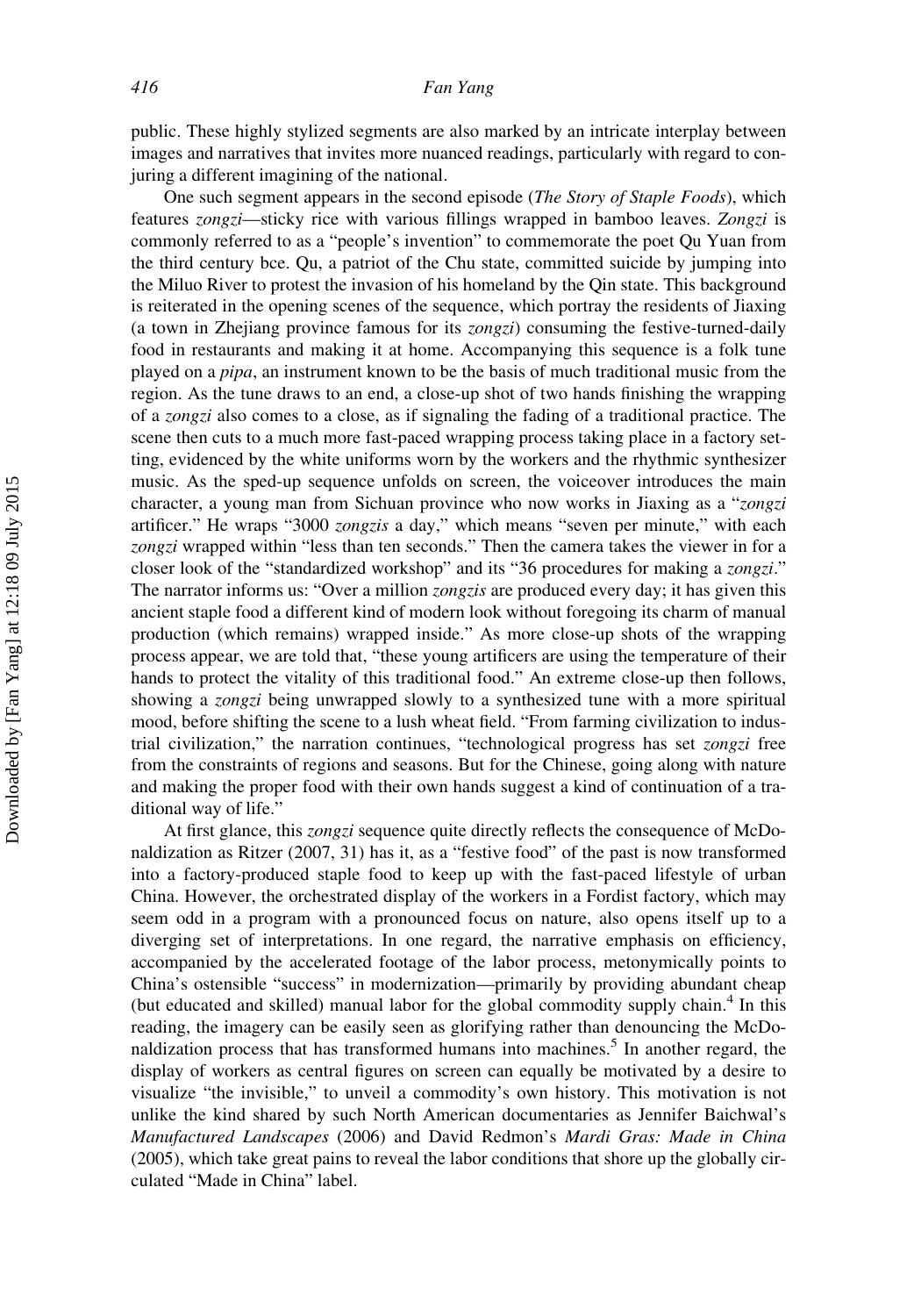#### A Bite of China 417

Certainly, the visualization of labor on the television screen does not immediately suggest a critical stance toward the exploitative relationship between capital and labor, since the representation of food producers can just as easily become a "spectacle." The result is often the further "conversion of productive labor into free labor" (Retzinger 2010, 458)—that is, as consumers of televisual advertising and as voluntary contributors to online discussions of television programs. Much of this spectator-as-laborer logic applies in the context of postsocialist China, particularly given the immense advertising revenue that A Bite and its subsequently broadcast Season Two have generated for CCTV. What this reading leaves out, however, is the nationally specific experience that undoubtedly informs the show's making. As Ren reveals, all of the series' eight directors—none of whom paid handsomely for this successful series—are urbanites born in the 1970s who have grown up in a relatively stable social milieu and gone through statesupported "formal education" (quoted in M. Yang 2012, par. 19). This background means that Marx's political economy, including his famed treatise of commodity fetishism, is part of their required readings in college. Unlike the 1960s generation that came before, whose suffering from natural and political disasters has "made them angry," this "post-70s" (七零后, qiling hou) group has retained an emotional tie and a sense of responsibility "toward the national family" (quoted in M. Yang 2012, par. 19). Ren's way of fulfilling this "responsibility" is to bring her urban audiences away from the "incomplete world in front of them" and into the "common villages, caves, woods, and seaside" (R. Zhang 2012). The best review of  $A$  Bite, to her mind, comes from a magazine editor who sees in it "a resistance or indifference to modern civilization" as well as a celebration of the "farming civilization" that created "the Chinese taste" (Li Honggu, quoted in M. Yang 2012, par. 12).

This focus is perhaps why the factory sequence is immediately followed by the unwrapping of a sumptuous *zongzi* and aestheticized shots of ready-to-be-harvested wheat fields. The reopening of this traditional food item "goes hand in hand" with the narrative focus on the "continuation" of a "way of life" that, despite the advancements in technology, remains faithful to one's agricultural roots. While the industrialized mode of food production is neither celebrated nor condemned outright, it is the hand-making process that is highlighted throughout. As Ren puts it, "the temperature of a human hand is the extension of a human being," and "it is this person of nature...that is the main protector of the vitality of traditional food" (quoted in He 2012, par. 11). The emphasis on the "vitality of tradition" here and in the script, then, may be seen as an attempt to proffer an alternative configuration of "Chineseness." Unlike the National Geographic-style portrayal of natural sceneries in the series' opening shot, which uses the national to fix a relationship between people and geography, in the *zongzi* sequence the connections between people and places are established by "tradition"—not as objects bound to fade away at the advent of modernity but as practices that remain "vital" within the changing patterns of modern life. Emerging from this, then, is a privileged positioning of the local that contests a hegemonic conception of global modernity, one that refuses to take the latter's teleology—and China's developmental path within it—for granted.

This return to the local is more explicitly noted in the fifth episode (The Secrets of the Kitchen): "In today's China, every city looks very much like another. Only the habit of eating and drinking can distinguish one place from another." The nation is invoked here as a spatial backdrop of urbanization, whose production of sameness has rendered local cuisines a more distinct marker of difference than cityscapes. In other words, the local persists as a site of heterogenization even as the national is aligned with the homogenizing forces of global modernity. If the "dislocation of space from place" is a distinct feature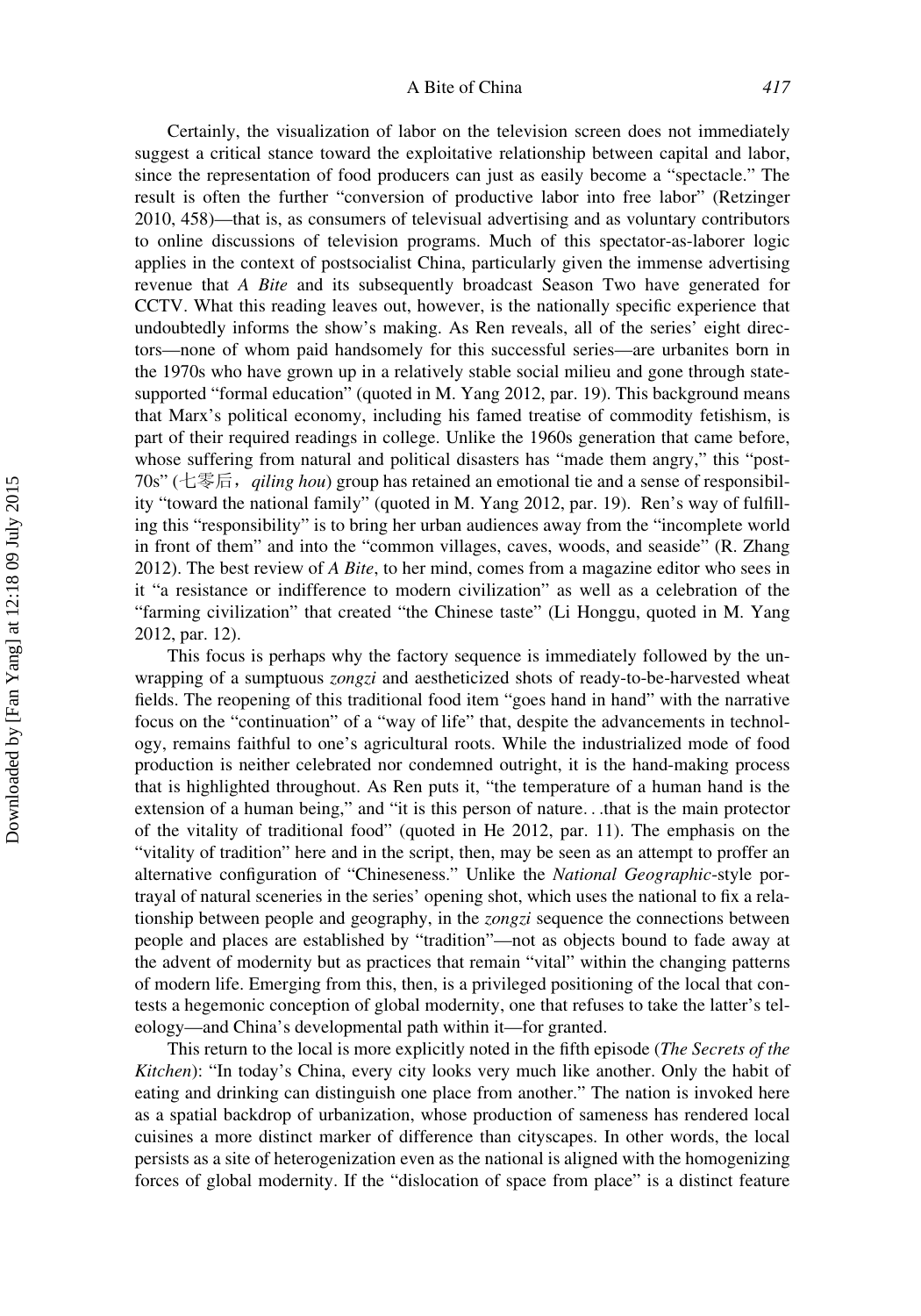that marks the transition from a premodern society to a modern one (Giddens 1990, 19), this characterization is complicated in  $A$  Bite, wherein the immediate bonds between social life and its geographic settings are simultaneously dislodged and retained. As the factory-to-wheat-field sequence suggests, even though technological progress and standardized production have extended the spatial and temporal reach of *zongzi*, its wrapping procedure remains subject to individuated procedures, a logic that is inherently opposed to standardization and reproducibility. At work, then, is a different kind of cultural imagining than what is proffered by the rules of the global media market. This imagining does not position the national as an object for global gaze, but rather regrounds its cultural roots in the embedded practices of the (multi-)local. In this privileging of the local over and against the global, which destabilizes the ontological sanctity of both, the "national" as a category also appears less absolute than relational (Cox 1998). No longer fixed as a packaged "Chineseness" that awaits global consumption, the national now becomes a site of alternative meaning making.

One sequence in the first episode speaks to this alternative imaginary production most pointedly. Ye Maorong and Ye Shengwu are two brothers who travel with hundreds of other workers every fall to Hubei province for work, where lotus roots are used as an ingredient for a variety of delicacies. Despite the food's popularity in many parts of the country, few if any of China's urban consumers have ever seen the process through which a lotus root is excavated from underground (R. Zhang 2012). This "uprooting" is precisely the focus of a seven-minute-long sequence in the first episode of the entire series. Overlapping with the Ye brothers' own accounts (about their hard work, rewards, and health problems, for example) are repeated close-up and mid-range shots of the intricate process. "It takes patience and skills to take out a whole lotus root," the voiceover explains; not only does the worker "need to know its growing direction and length," he also needs to "clean the mud [off] section by section," because "broken roots don't look good and mud could get inside," which would reduce their market price. As many as five similar shots are shown in sequence, displaying a worker's hands as they slowly and carefully pull a lotus root out of the mud before cleaning it up to reveal its full, undamaged body.

For Ren, the story of these two brothers is among her favorites in the entire series, despite the "muddy" challenges during the shoot.<sup>6</sup> The scene is also by far the most frequently mentioned among  $A$  Bite's audiences, some of whom pronounce that they "will never waste one bit when consuming lotus roots in the future" (R. Zhang 2012). While the scene's obvious "shock" value to the eyes of an urban consumer may be comparable to those that dramatize "man's combat with nature" in such Discovery Channel shows as Deadliest Catch (2005), the manner in which this human-nature relationship is depicted in A Bite should not be dissociated from the motif of "tradition vs. modernity" emphasized in the series as a whole. As one example, the lotus root that is carefully removed by human hands from the muddy underground is literally detached from its natural surroundings. This "deterritorialization" of a food item from its immediate locale, featured repeatedly in extreme close-ups, is presented as a delicate process, one that cannot sustain the fracturing momentum unless meticulously handled by the workers. What is uprooted here is arguably not just a local food item but also a national self subject to the disembedding forces of global modernity. Just as in the zongzi sequence, the protection of tradition lies in the hands of the artificers, here again the agents who are tending to this uprooting are none other than the "laboring people" (劳动人民, laodong renmin), embodied by the Ye brothers. Once upheld as the "nation's masters" (国家的主人) during the Maoist era, the workers—the majority of whom have migrated from rural areas to urban centers—have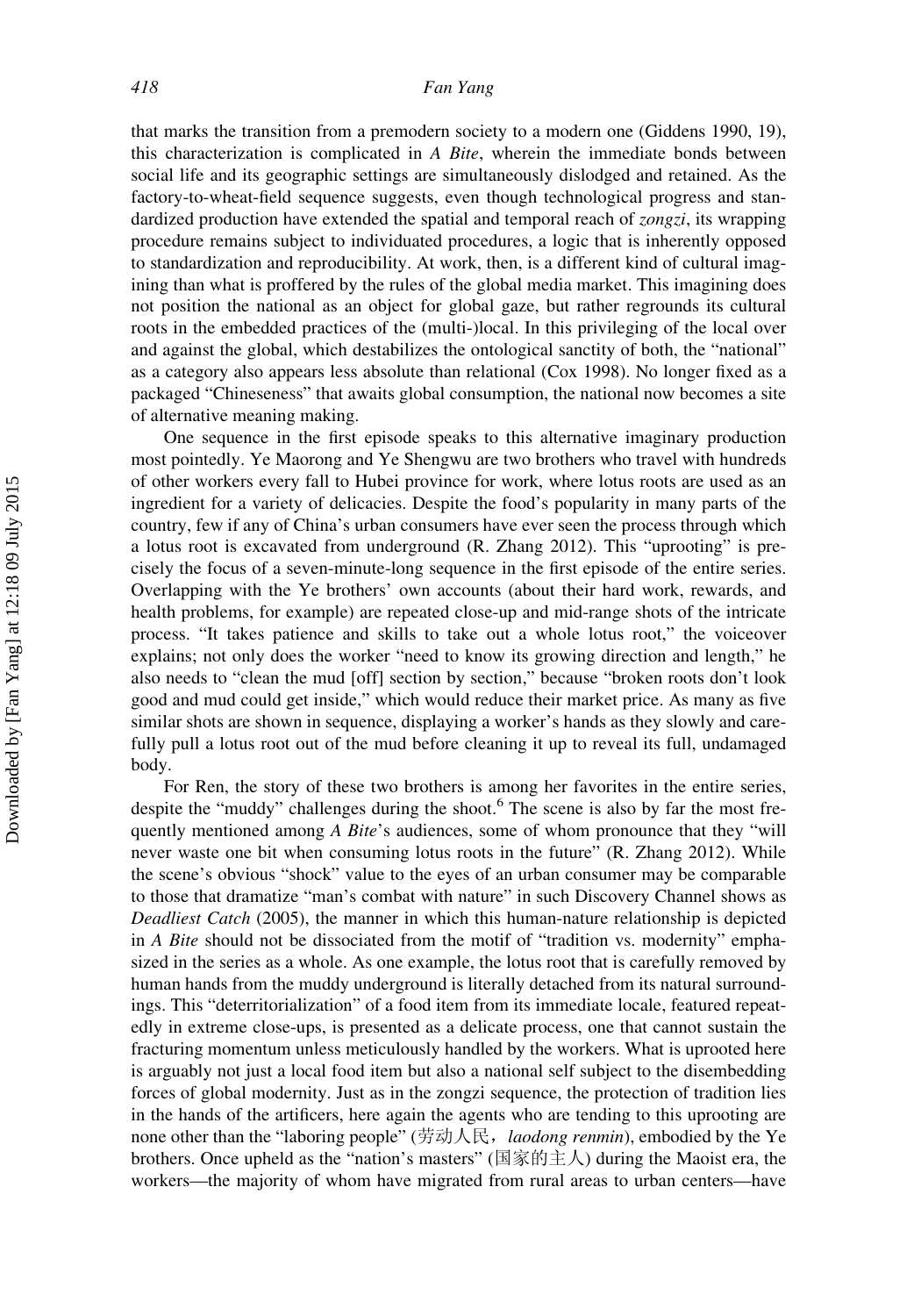long been deprived of their subject status through wholesale (self-)objectification as the nation-state reintegrates itself into the global economy (Pun 2003). The lotus-root sequence, by reestablishing the workers and their manual labor as essential to caring for the nation during its "dislocation," is more than suggestive of a call for resituating the national imaginary within China's domestic, proletarianized base, as opposed to a more globally oriented consumer constituency.

This kind of visual tactic, which mobilizes "tradition" to contest the logic of global modernity, can also be discerned in the next story featured in the same episode. The shot of the wheat field at the end of the zongzi sequence transitions the setting to a village near Ningbo in Zhejiang province. There, a five-year-old girl and her great-grandmother set out to hand-make rice cakes (niangao) for family members who have returned from the city to the countryside for the Lunar Chinese New Year. Highlighted throughout the sequence, again, is the use of mortar, pestle, and other "premodern" tools to turn rice into a variety of rice cakes. At the end of this sequence, a bus is shown to be carrying the younger generation back to the city, with "homemade rice cakes" packed in their luggage. As the bus crosses several bridges and a tunnel, the locale is shifted from Ningbo to the capital city of Beijing, where the final sequence—featuring another family's dumpling making—is to take place. Curiously, this transition is rendered through a blurring of vision from the perspective of a passenger. The city as the destination for those passengers is thus figured as a space of uncertainty. This stylistic choice is more than noticeable in a program that routinely champions a "high-definition" aesthetic. Indeed, it is in moments like this that the visual elements appear to have broken away from the narration itself to proffer a more complex set of meanings. In some sense, this blurring of vision can be seen as operating as a visual "question mark" raised on the march toward "urbanization," a process that has led China's urban population to outnumber its rural one (for the first time in January 2012). In this and several other episodes of A Bite, subdued references are made to this ongoing movement, though the characters highlighted are often those who have chosen to stay behind or returned to their home villages. These include a clay-pot maker's son in the fifth episode (Secrets of the Kitchen), a salt-mine worker in the sixth episode (A Perfect Blend of Five Flavors), and a taro farmer in the last episode (Our Farm). All of these young people are shown to be devoting themselves to "traditional" agricultural practices despite the lure of higher-paying jobs in the cities. The blurred vision after the niangao sequence, then, may be read as a pause for reflection on the nation's seemingly unstoppable industrial development, whether manifesting itself as massive urbanization, large-scale ecological disruption, or the widely reported issue of "food safety."

China's public concern for food safety has been on the rise in recent years due to the media exposure of several high-profile "food scandals."7 Despite the complex historical reasons that gave rise to the multilayered phenomenon of "poisonous food," today the "public fears" surrounding food often stem from "a disconnection and a sense of alienation associated with food" among many consumers who "have little knowledge about the origins, ingredients, and the actual making of the foods they eat" (Yan 2012: 713). The structural separation between consumers and producers, in other words, contributes as much to the "problems of unsafe food" as do "modern farming and food- processing technologies" (Yan 2012, 715). Under these circumstances, it is only understandable that the complete absence of "food safety" discussions in A Bite would irritate a significant portion of its domestic audience. Following the popular celebration of the show, the hashtag #A Bite of the Periodic Table of the Chemical Elements# (#舌尖上的元素周期表#) emerged on various microblogging sites. A parody video called "Gifts from Chemistry,"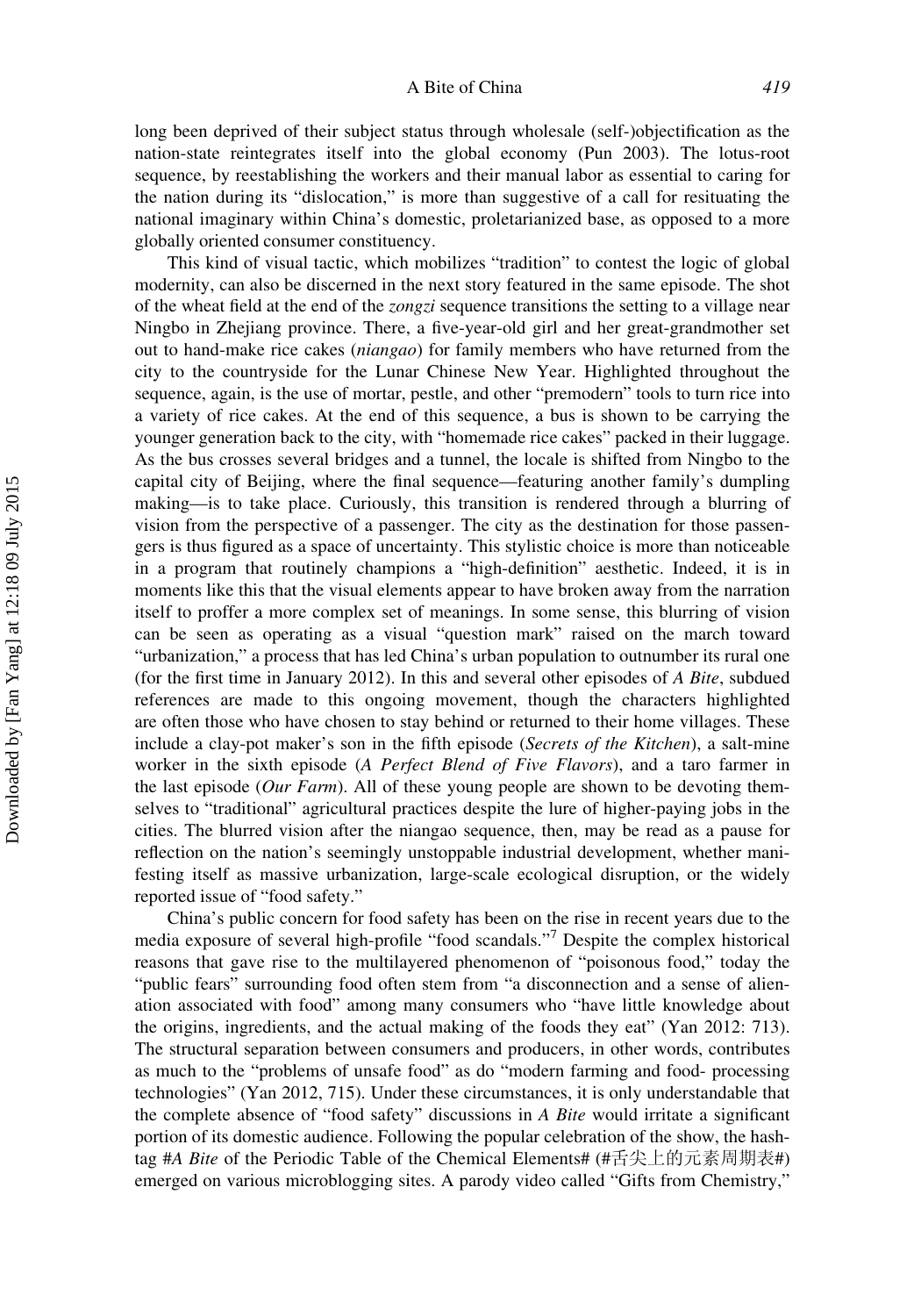#### 420 Fan Yang

which includes mainstream media footage of the biggest food scandals in recent years, also gained circulation on sites like Youku (the Chinese version of Youtube) and iFeng, among others.<sup>8</sup> While producer Chen denied that food safety issues had inspired the idea for A Bite, he did lament that "the industrialized mode of production" has resulted in the marginalization, if not "disappearance," of "many traditional cuisines featured in the documentary" (R. Guo 2012). Although Chen personally much preferred to watch independent works that are more "realist" (纪实题材, jishi ticai), he stressed that the "deadly issue for a television station" is not so much politics as "ratings," which would be unlikely to favor those shows that are "painful" to watch. Part of his regret, then, is that "it would be difficult for later generations to learn about what happened in China between 2011 to 2015" from watching A Bite, since it is only "a gentle basket" into which "we place certain things that can't be said too plainly" (Chen 2014 par. 1).

Unlike Chen, for whom food safety issues are "self-censored" for market reasons, director Ren argues that the show was never an attempt to expose "the dark side." As a creative decision, she says that she wants to present the rural in "its most ordinary state," the "beauty" of which she is "entitled" to convey (R. Zhang 2012). "Those who make bean curds, dig up lotus roots, or collect pine mushrooms don't even know what a microblog is," Ren stresses; "the real world... exists quietly, and you only see it when you get up-close" (M. Yang 2012). On the surface, the kind of "reality" invoked by Ren cannot be more different from the one depicted in the online parody of A Bite, which sets out to turn the "embellished and embroidered society" (Chen 2014) portrayed in the original on its head. But a closer examination of the parody video would reveal that the target of criticism is not so much the beautification of the countryside in A Bite but rather the "amoral business people (无良商家, *wuliang shangjia*)" who are "no longer satisfied with things created by nature" but instead use chemicals to artificially "enhance" their foods (Anon. 2012). The intertextual reference to A Bite's imagery takes place precisely at the point when "nature" is invoked. In the end, the video questions whether "you can still drool... in front of the screen" when all that is left (of the Chinese taste) is the taste of chemicals. While this message certainly displays an implicit discontent with the CCTV program's concealment of an issue more frequently reported by local media (G. Yang 2013), it does not necessarily negate the latter's intent to trace the "reality" of urban food to rural origins and human producers. After all, "gifts from nature" are much preferred to "gifts from chemistry," for the original and the parody alike.

Nonetheless, this dispute over "reality" that arose from the production and reception of A Bite also reflects the tension between homogenization and heterogenization, both at work in shaping the show's stylistic orientation and narrative composition. This tension, between the market pressure to "beautify" China and the producers' own desire to document "the ordinary," ultimately results in a "Chineseness" simultaneously packaged that is, in the global-friendly media format of nature documentary—and negotiated, which mobilizes the local as a means to contest the globally dominant, industrialized mode of (food) production. The competing objectives can be felt most keenly at the end of each episode, when all of the food producers featured therein appear smilingly on screen, one by one, with the "fruits" of their labor in hand. Accompanying this sequence, in the second episode in particular, is another "nationalizing" anchor: "This is the Chinese people. This is the tradition of the Chinese people. This is the story of staple foods, told by the Chinese people." When a reporter told Ren that some viewers had found this display of "happy faces" to be "quite fake," Ren responded that this was a "pictorializing method (图片化的拍法 tupianhua de paifa)" (quoted in R. Zhang 2012, par. 48). Her preference for the "pictorial" indeed echoes her goal to "reeducate" urbanites about the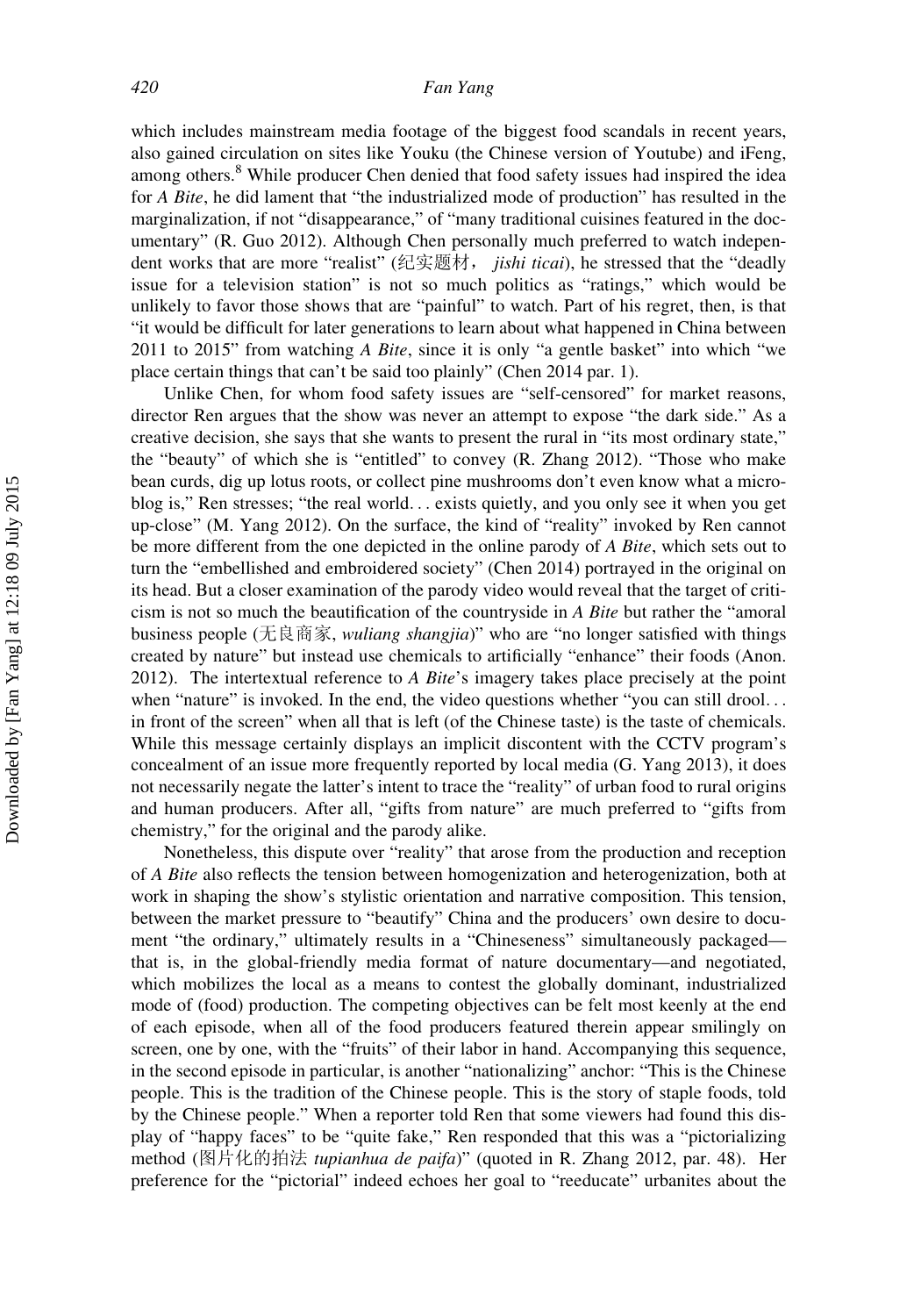nation's agricultural roots. The lingering faces can thus be seen to be operating as "the still," in Roland Barthes' sense of the term; "by instituting a reading that is at once instantaneous and vertical," they function, much like the "visual question mark" of the back-tothe-city scene, as an act of defiance against the self-legitimizing "logical time" that is modern "progress" (1977, 68).

Ultimately, the audience perception of this sequence as "faked happiness" also points to the difficulty faced by cultural producers such as Ren and Chen in postsocialist China. Despite their attempts to reinsert the local as a site of living and evolving practices, they cannot seem to escape the stylistic flattening that is called for in the fixation of "Chineseness" as a globally marketable commodity. But this limitation does not mean that their work should be seen merely as state-compliant propagation of cultural nationalism. Indeed, as an artifact that crosscuts the globalizing "Slow Food Movement" and China's "New Documentary Movement" at once, A Bite is better seen as participating in a kind of cultural struggle that seeks to generate more productive rethinking of the nation's present and future "possibilities" (Lu 2010, 48). As Tomlinson points out, the most severe consequence of "cultural imperialism," experienced by societies upon which the institutions of capitalist modernity are imposed, is "the failure of a collective will to generate shared narratives of meaning and orientation" (1991, 165). China's historical struggles "for national survival and nation-building" have long endorsed "science and technology" as the default instruments for fulfilling "the dream of modernization," thus preventing many from realizing that problems of food safety are "unintended consequences" of that very process (Yan 2012, 722). If the politics of food is more about "moral economies" than about "economics" (Leitch 2009, 61), A Bite's treatment of "Chinese food" can be seen as an effort to rejuvenate a long-neglected search for alternative modes of meaning making. In a national context where modernization consists of a mixture of "incomplete" industrialization (since the "premodern" persists) and the "postindustrial" (as marked by the reign of consumerism and postmodern cynicism), this cultural rethinking is perhaps more than necessary for tackling not only the problems related to food but also broader structural challenges faced by China in the 21st century.

## Conclusion

The last episode of Season One of A Bite highlights numerous food-production practices of a more sustainable kind, from wheat paddies that operate as ecosystems, with coinhabitants like carps and ducks, to elevated mud fields for growing taro plants that can only be cared for manually, and finally to a rooftop vegetable garden in a Beijing apartment building. Echoing the theme of "nature" in the first episode, these segments invoke the "Chinese" as a people who not only rely on their specific geographical surroundings for food but also continue to embody the role of food producers, even when their urban residence is far removed from nature itself. It is somewhat ironic that this vision—which shares some commonality with the sustainability movement that is now spreading across many developed nations—is rarely mentioned, if at all, in the public discourses generated by the show. The more celebrated effect of the program's popularity appears to be its promotion of food sales online (Bai 2012). The workings of a consumer imaginary here can hardly be disputed, which again speaks to the effects of neoliberalism as a globally hegemonic cultural regime.

In this sense, attending to the cultural contestations that often arise when considering national adoptions of global media forms is perhaps more important than ever. As a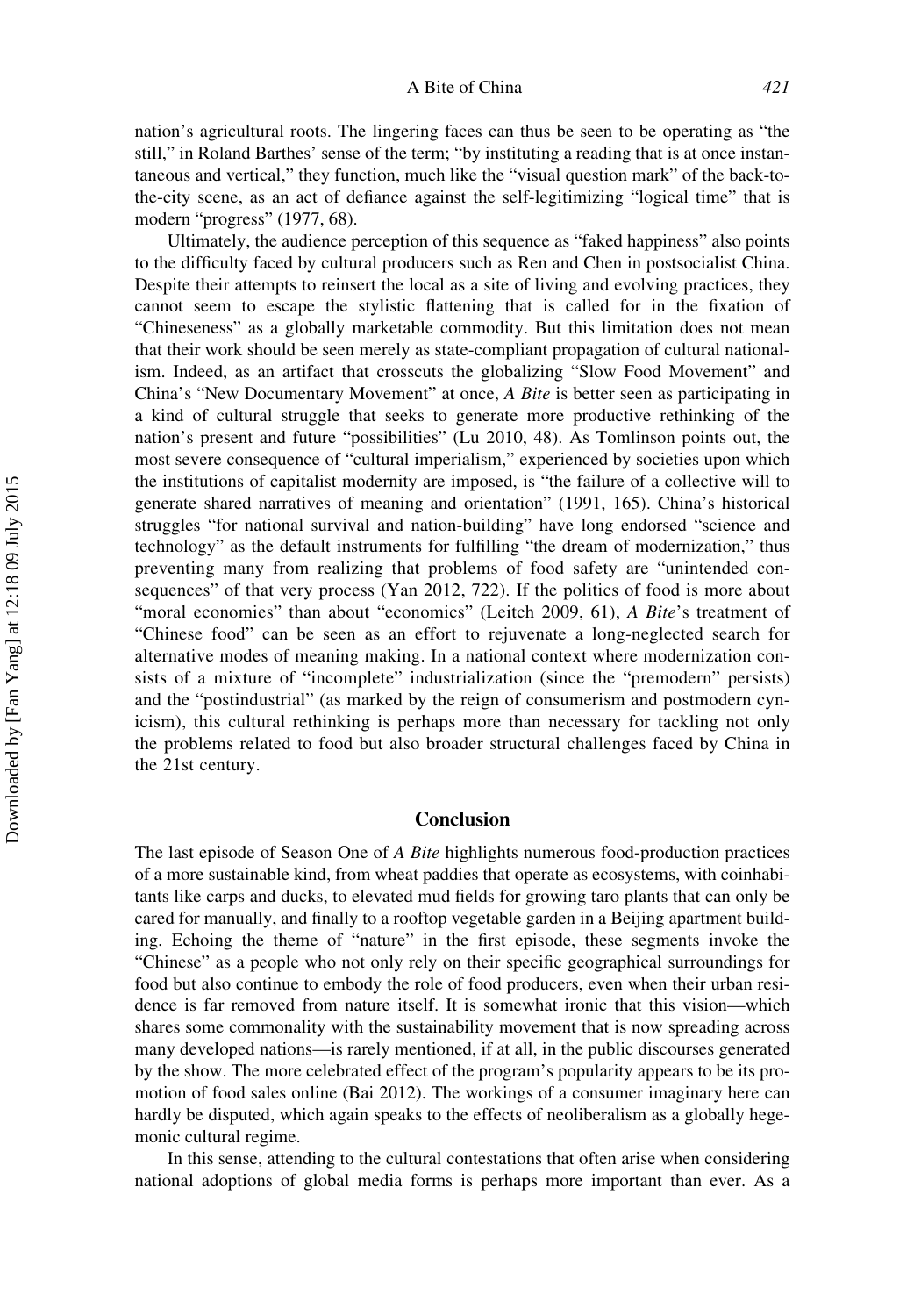"televisual hypertext" (Mi 2005, 327) that operates quite differently from the 19th-century print media in Benedict Anderson's account of national construction (1991), A Bite enacts the simultaneously homogenizing and heterogenizing mechanisms of globalization that intercept food and media at once. To be sure, this televisual reimagination of the national community may not exactly constitute a visible site of resistance to a (stateendorsed) developmental model that conforms to, rather than challenges, the culture of global modernity, given that "television food" dominated by genres originating from Europe and America "replicates the structure of dominance that characterizes the global political economy of food" (Miller 2002, 78–79). Precisely because of this structural inequality, however, more attention must be paid to the semiotic contingencies that are afforded by the televisual medium itself, which may offer us an opportunity to attend to those struggles over meanings that cannot be completely subsumed by the market rationality of contemporary globalization. While dissecting the ideological force of globally hegemonic media forms remains an important task, critical analyses of non-Western cultural texts are perhaps just as necessary if we wish to expand, rather than foreclose, the latter's difference-making potentiality.

#### Notes

- 1. The entire series can be viewed at the online branch of CCTV at <http://jishi.cntv.cn/program/ sjsdzg/index.shtml> as well as on several YouTube channels with English subtitles.
- 2. All translations of the script are my own, except for the titles of the episodes, which I have taken from the official CCTV English site, where a dubbed version of the program can be found: <http://english.cntv.cn/special/a\_bite\_of\_china/homepage/index.shtml>
- 3. A perhaps atypical example of this is the controversial classic River Elegy (河殇, Heshang, 1988), which appropriated symbols such as the Great Wall and Yellow River to signify the decline of Chinese civilization (W. Sun 2007, 192) and was subsequently banned for its presumed impact on the 1989 protests in Tian'anmen Square.
- 4. China's supply of labor force for contemporary globalization is a theme that returns in the seventh episode of the second Season, which features both the workers and their industrialized canteens in a Shenzhen-based factory of Foxconn, one of the largest electronics manufacturers in the world notorious for its working conditions as a supplier of Apple products.
- 5. This, indeed, was an interpretation voiced by a group of first-year doctoral students at my university in the United States, for whom I screened a few clips of the first episode.
- 6. One of the crewmembers has documented some of the production process in her blog, "Days before the Broadcast," which features dozens of pictures taken during this time. <http://blog. sina.com.cn/s/blog\_888cd0b50101059r.html>
- 7. Of these, the one caused by the Sanlu Group's melamine-contaminated baby formula in 2008 was perhaps the most widely reported and condemned.
- 8. For better viewing of the parody from outside China, see <http://www.youtube.com/watch? v=FVer2kiPyF4>.

### Works Cited

Anderson, Benedict R. Imagined Communities: Reflections on the Origin and Spread of Nationalism, rev. ed. London: Verso, 1991. Print.

- Bai, Shi. "Tasting China". Beijing Review, 14 June 2012. Web. <[http://www.bjreview.com/quotes/](http://www.bjreview.com/quotes/txt/2012-06/15/content_459808.htm) [txt/2012-06/15/content\\_459808.htm](http://www.bjreview.com/quotes/txt/2012-06/15/content_459808.htm)>
- Barthes, Roland. Image, Music, Text. Trans. Stephen Heath. New York: Hill and Wang, 1977. Print.

Anon. A Bite of the Periodic Table of Chemical Elements—Gifts from Chemistry. Web. YouTube. 1 June 2012. <[http://www.youtube.com/watch?v](http://www.youtube.com/watch?v=FVer2kiPyF4)=[FVer2kiPyF4](http://www.youtube.com/watch?v=FVer2kiPyF4)[>](http://www.youtube.com/watch?v=FVer2kiPyF4)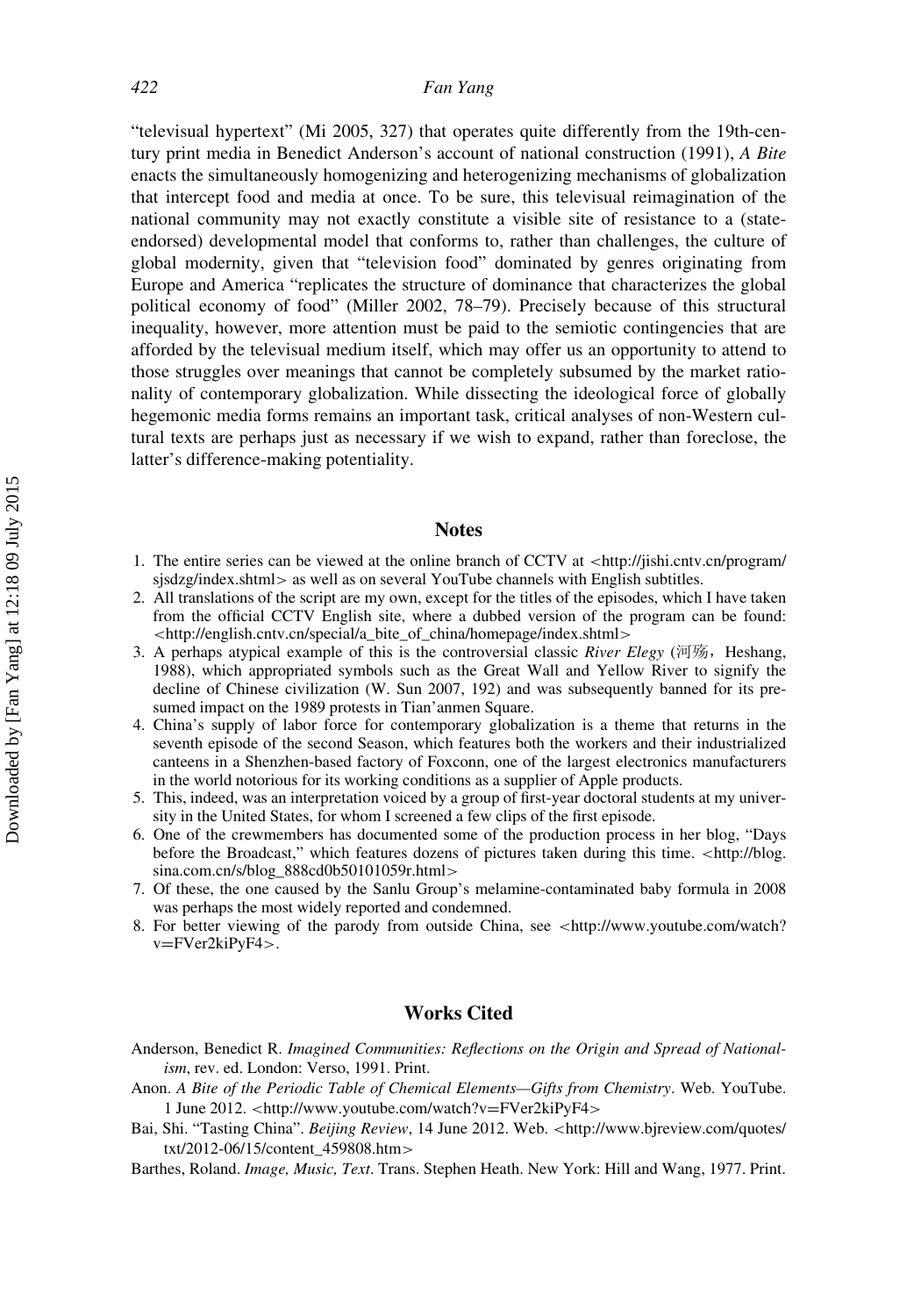- Barthes, Roland. "Toward a Psychosociology of Contemporary Food Consumption." Food and Culture: A Reader. Eds. Carole Counihan and Penny Van Esterik. (New York: Routledge, 2012. 24–30. Print.
- Berry, Chris. "Shanghai Television's Documentary Channel: Chinese Television as Public Space." TV China. Eds. Ying Zhu and Chris Berry. Bloomington: Indiana University Press, 2009. 71–89. Print.
- Chatterjee, Partha. "The Nation and Its Fragments: Colonial and Postcolonial Histories." Princeton Studies in Culture/Power/History. Princeton: Princeton University Press, 1993. Print.
- Chen, Bo. "Chen Xiaoqing: The Decline of Realist Documentaries Not Due to Political Reasons." Sohu Culture. 8 February 2014. Web. <<http://cul.sohu.com/20140208/n394594001.shtml>>
- Chu, Yingchi. Chinese Documentaries: From Dogma to Polyphony. London: Routledge, 2007. Print.
- Cox, Kevin R. "Representation and Power in the Politics of Scale." Political Geography 17.1 (1998): 41–44. Print.
- Dirlik, Arif. "Markets, Culture, Power: The Making of a 'Second Cultural Revolution' in China." Asian Studies Review 25:1: 2001. 1–33. Print.
- Duara, Prasenjit. "The Legacy of Empires and Nations in East Asia." China Inside Out: Contemporary Chinese Nationalism and Transnationalism. Eds. Pál Nyíri and Joana Breidenbach. Budapest, Hungary: Central European University Press, 2005. 35–54. Print.
- Giddens, Anthony. The Consequences of Modernity. Stanford: Stanford University Press, 1990. Print.
- Greene, Carlnita P. and Janet Muriel Cramer. "Beyond Mere Sustenance: Food as Communication/ Communication as Food." Food as Communication: Communication as Food. Eds. Janet Muriel Cramer, Carlnita P. Greene and Lynn Marie Walters. New York: Peter Lang Publishing Inc., 2011. ix–xix. Print.
- Guo, Ruyi. "Zhongguo Ziwei [Chinese Tastes]." Diyi Caijing Ribao [First Financial Daily]. 23 May 2012. Web. <<http://business.sohu.com/20120523/n343837333.shtml>>
- Guo, Yingjie. "Cultural Nationalism in Contemporary China: The Search for National Identity Under Reform." Routledge Curzon Studies on China in Transition. London: Routledge, 2004. Print.
- He, Dongping. "Jinxian Zhongguo Wenhua Ruan Shili [Showcasing China's Cultural Soft Power]." Shejiangshang de Zhongguo Yantaohui [Conference on A Bite of China]. Beijing, China. 1 June 2012. http://jishi.cntv.cn/sjsdzg/classpage/video/20120601/100574.shtml.
- He, Hengke. "Shejianshang de Wuwei [A Bite of 'Five Flavors']." 21 Shiji Shangye Pinglun [21st Century Business Review]. 5 June 2012. Web. <[http://www.21cbr.com/html/magzine/2012/](http://www.21cbr.com/html/magzine/2012/099/sx/2012/0626/9696.html) [099/sx/2012/0626/9696.html](http://www.21cbr.com/html/magzine/2012/099/sx/2012/0626/9696.html)>
- Hong, Junhao, Yanmei Lu and William Zou. "CCTV in the Reform Years: A New Model for China's Television?" TV China. Eds. Ying Zhu and Chris Berry. Bloomington: Indiana University Press, 2009. 40–55. Print.
- Huang, An. "Shejianshang de Zhongguo won Grand Jury Prize." Guangzhou Ribao [Guangzhou Daily]. 5 December 2012. Web. <http://gzdaily.dayoo.com/html/2012-12/05/content\_ [2051024.htm#](http://gzdaily.dayoo.com/html/2012-12/05/content_2051024.htm#)>
- Inglis, David and Debra Gimlin, eds. The Globalization of Food. New York: Berg, 2009. Print.
- Keane, Michael and Baonnie Rui Liu. "China's New Creative Strategy: The Utilization of Cultural Soft Power And New Markets." Asian Popular Culture: The Global (Dis)continuity. Ed. Anthony Y. H. Fung. London: Routledge. 233–249. Print.
- Lavin, Chad. "Pollanated Politics, or, The Neoliberal's Dilemma." Politics and Culture. 27 October 2010. Web. <[http://politicsandculture.org/2010/10/27/pollanated-politics-or-the-neoliberals](http://politicsandculture.org/2010/10/27/pollanated-politics-or-the-neoliberals-dilemma/)[dilemma/](http://politicsandculture.org/2010/10/27/pollanated-politics-or-the-neoliberals-dilemma/)>
- Leitch, Alison. "Slow Food and the Politics of 'Virtuous Globalization.'" The Globalization of Food. Eds. David Inglis and Debra Gimlin. New York: Berg, 2009. 45–64. Print.
- Lindenfeld, Laura A. "Feasts for Our Eyes: Viewing Films on Food Through New Lenses." Food as Communication: Communication as Food. Eds. Janet Muriel Cramer, Carlnita P. Greene and Lynn Marie Walters. New York: Peter Lang Pub Incorporated, 2011. 3–21. Print.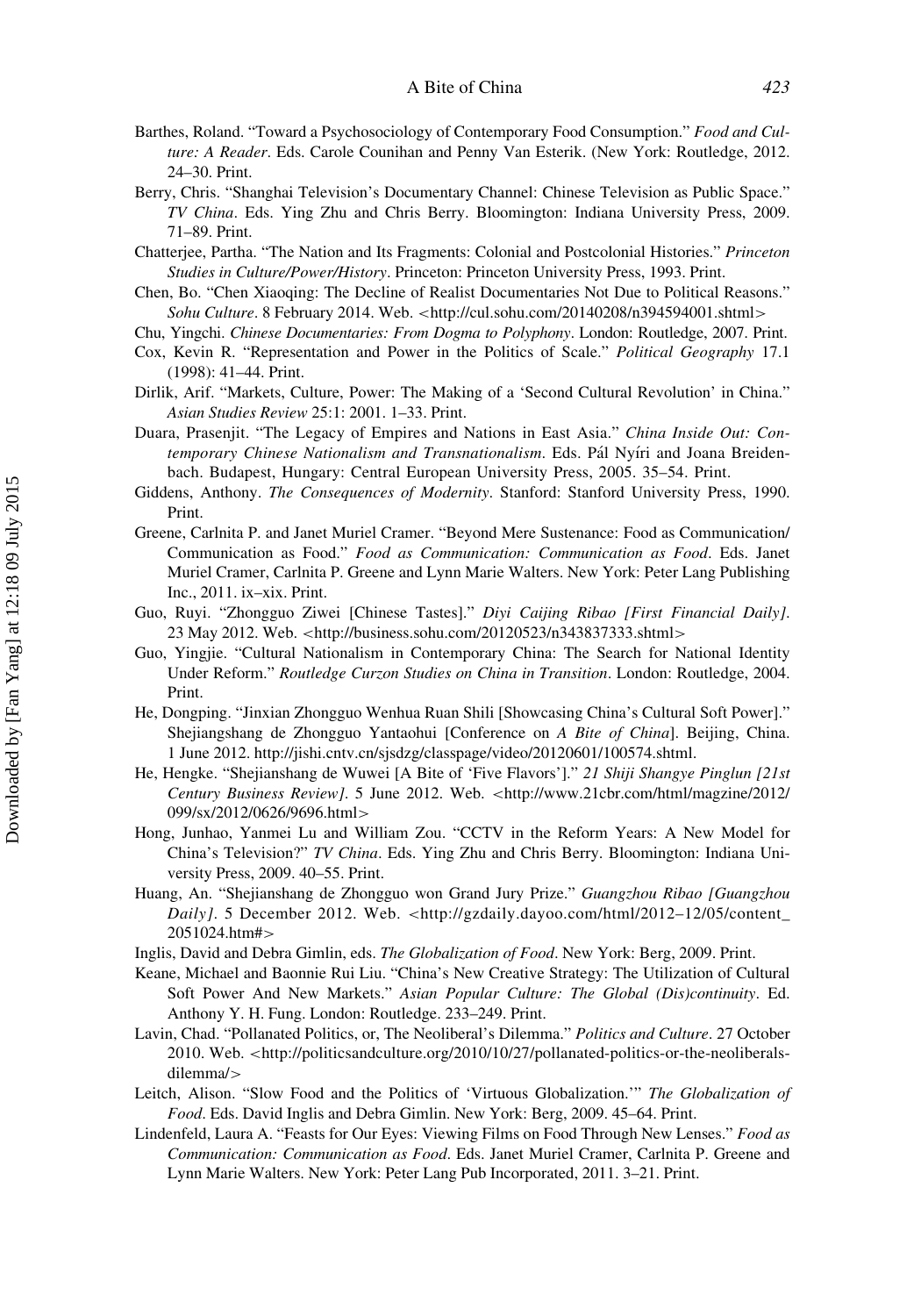- Lu, Xinyu. "Rethinking China's New Documentary Movement: Engagement with the Social." The New Chinese Documentary Film Movement: For the Public Record. Trans. Tan Jia and Lisa Rofel. Eds. Chris Berry, Xinyu Lu and Lisa Rofel. Hong Kong: Hong Kong University Press, 2010. 15–48. Print.
- Ma, Shufang. "Shejianshang de Zhongguo Jiangshu Zhongguo Baixing yu Shiwude Guzhi [A Bite of China Tells the Stories Between the Chinese People and Their Food]." Meili Zhongguo [Charming China]. 28 May 2012. Web. <[http://ml.china.com.cn/cnyangsheng/ysys/](http://ml.china.com.cn/cnyangsheng/ysys/20120528/34737.html) [20120528/34737.html](http://ml.china.com.cn/cnyangsheng/ysys/20120528/34737.html)>
- Manufactured Landscapes. Dir. Jennifer Baichwal. Foundry Films, 2006. Documentary.
- Mi, Jiayan. "The Visual Imagined Communities: Media State, Virtual Citizenship and Television in Heshang (River Elegy)." Quarterly Review of Film and Video 22:4 (2005): 327–340. Print.
- Miller, Toby. "From Brahmin Julia to Working-Class Emeril: The Evolution of Television Cooking." High-Pop: Making Culture Into Popular Entertainment. Ed. Jim Collins. Malden, MA: Blackwell, 2002. 75–89. Print.
- Moran, Albert. Copycat Television: Globalisation, Program Formats and Cultural Identity. Luton: University of Luton Press, 1998. Print.
- Moran, Albert and Justin Malbon. Understanding the Global TV Format. Portland, OR: Intellect Books, 2006. Print.
- Moran, Albert and Michael Keane. "Joining the Circle." Television Across Asia: Television Industries, Programme Formats and Globalization, 1st ed. Eds. Albert Moran and Michael Keane. London: Routledge Curzon, 2004. 197–204. Print.
- Nye, Joseph. Soft Power: The Means to Success in World Politics, 1st ed. New York: Public Affairs, 2004. Print.
- Pun, Ngai. "Subsumption or Consumption? The Phantom of Consumer Revolution in 'Globalizing' China." Cultural Anthropology 18:4 (2003): 469–492. Print.
- Retzinger, Jean. "Spectacles of Labor: Viewing Food Production Through a Television Screen." Environmental Communication: A Journal of Nature and Culture 4:4 (2010): 441–460. Print.
- Ritzer, George. McDonaldization of Society Five. Pine Forge Press, 2007. Print.
- Roberts, Martin. "'Baraka': World Cinema and the Global Culture Industry." Cinema Journal 37:3 (1988): 62–82. Print.
- Rousseau, Signe. Food Media: Celebrity Chefs and the Politics of Everyday Interference. London: Berg, 2012. Print.
- Sun, Wanning. "Dancing With Chains: Significant Moments on China Central Television." International Journal of Cultural Studies 10:2 (2007): 187–204. Print.
- Sun, Yunfan. "Food Paradise or Hell: A New Chinese Documentary Sparks Debate | Asia Society." Asia Blog. 5 June 2012. Web. <[http://asiasociety.org/blog/asia/food-paradise-or-hell-new-chi](http://asiasociety.org/blog/asia/food-paradise-or-hell-new-chinese-documentary-sparks-debate) [nese-documentary-sparks-debate](http://asiasociety.org/blog/asia/food-paradise-or-hell-new-chinese-documentary-sparks-debate)>
- Thring, Oliver. "A Bite of China: The Finest Food TV Ever?" The Guardian: Word of Mouth Blog. 12 September 2012. Web. <[http://www.theguardian.com/lifeandstyle/wordofmouth/2012/sep/](http://www.theguardian.com/lifeandstyle/wordofmouth/2012/sep/12/bite-of-china-finest-food-tv-ever) [12/bite-of-china-finest-food-tv-ever](http://www.theguardian.com/lifeandstyle/wordofmouth/2012/sep/12/bite-of-china-finest-food-tv-ever)>
- Tomlinson, John. Cultural Imperialism: A Critical Introduction. Baltimore: Johns Hopkins University Press, 1991. Print.
- Tomlinson, John. "Globalization and Cultural Identity." The Global Transformations Reader: An Introduction to the Globalization Debate, 2nd ed. Eds. David Held and Anthony G McGrew. Cambridge, UK: Polity Press, 2003. 269–277. Print.
- Watson, James L. Golden Arches East: McDonald's in East Asia, 2nd ed. Stanford: Stanford University Press, 2006. Print.
- Wilk, Richard. Home Cooking in the Global Village: Caribbean Food from Buccaneers to Ecotourists. Oxford: Berg–Bloomsbury Academic, 2006. Print.
- Xiao, Qing. "'Shejianti' Zou Hong: Ni Suo bu Zhidao de Shejiangshang de Zhongguo." Nanfang Dushi Bao [Southern Metropolis Daily]. 29 May 2012. Web. <[http://cul.sohu.com/20120529/](http://cul.sohu.com/20120529/n344318720.shtml) [n344318720.shtml](http://cul.sohu.com/20120529/n344318720.shtml)>